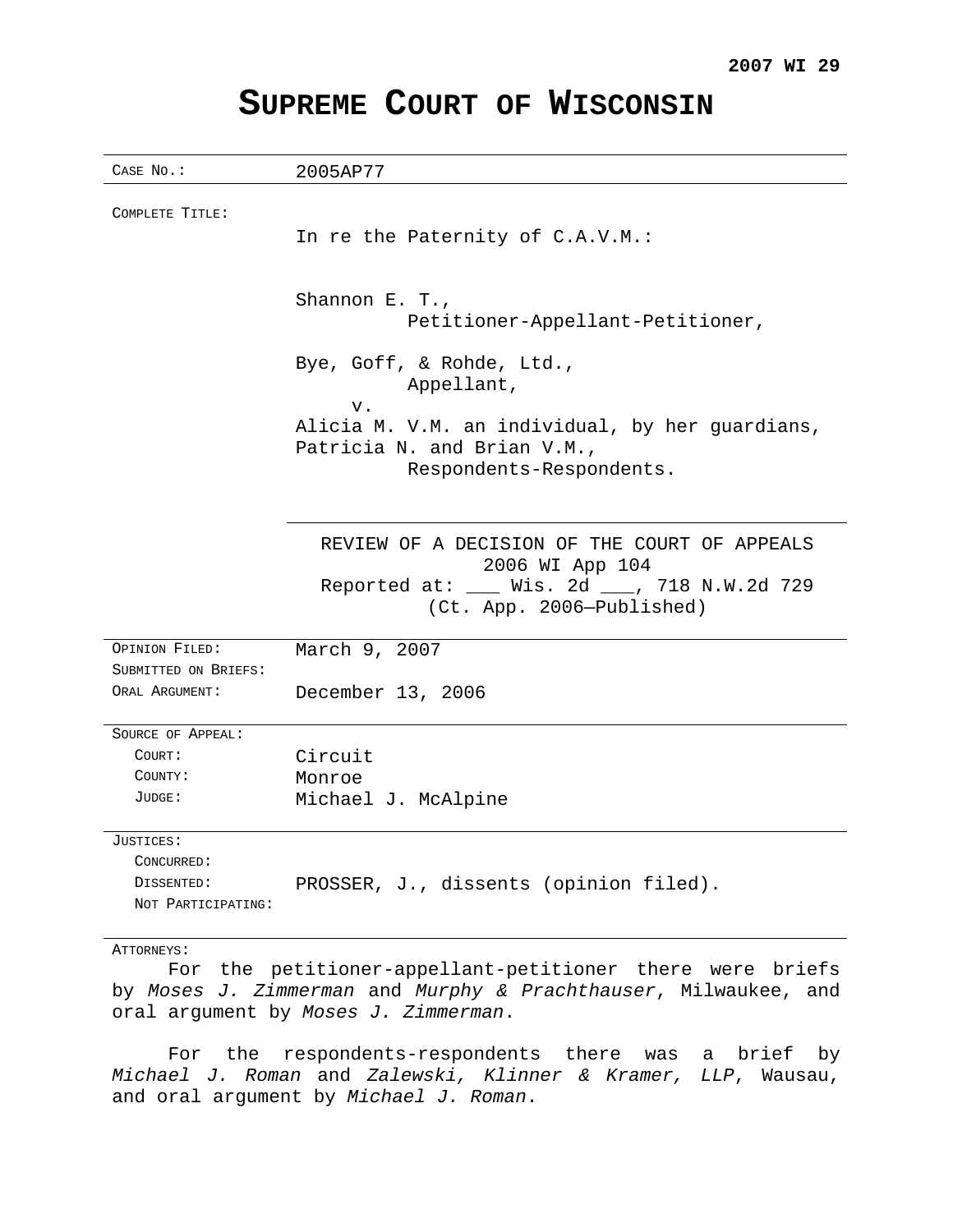### **2007 WI 29**

NOTICE

**This opinion is subject to further editing and modification. The final version will appear in the bound volume of the official reports.**

No. 2005AP77

STATE OF WISCONSIN THE RESERVE STATE OF WISCONSIN STATE OF THE SUPREME COURT

**In re the Paternity of C.A.V.M.:**

**Shannon E. T.,**

**Petitioner-Appellant-Petitioner,**

**Bye, Goff, & Rohde, Ltd.,**

**Appellant,**

**v.**

**Alicia M. V.M. an individual, by her guardians,**

**Patricia N. and Brian V.M.,**

**Respondents-Respondents.**

REVIEW of a decision of the Court of Appeals. Affirmed.

¶1 N. PATRICK CROOKS, J. This is a review of a published decision of the court of appeals, $^{\rm l}$  affirming an order

# (L.C. No. 2004PA59)

**MAR 9, 2007**

**FILED**

A. John Voelker Acting Clerk of Supreme Court

<sup>&</sup>lt;sup>1</sup> Shannon E.T.  $v.$  Alicia M. V.M., 2006 WI App 104, \_\_\_ Wis. 2d \_\_\_, 18 N.W.2d 729.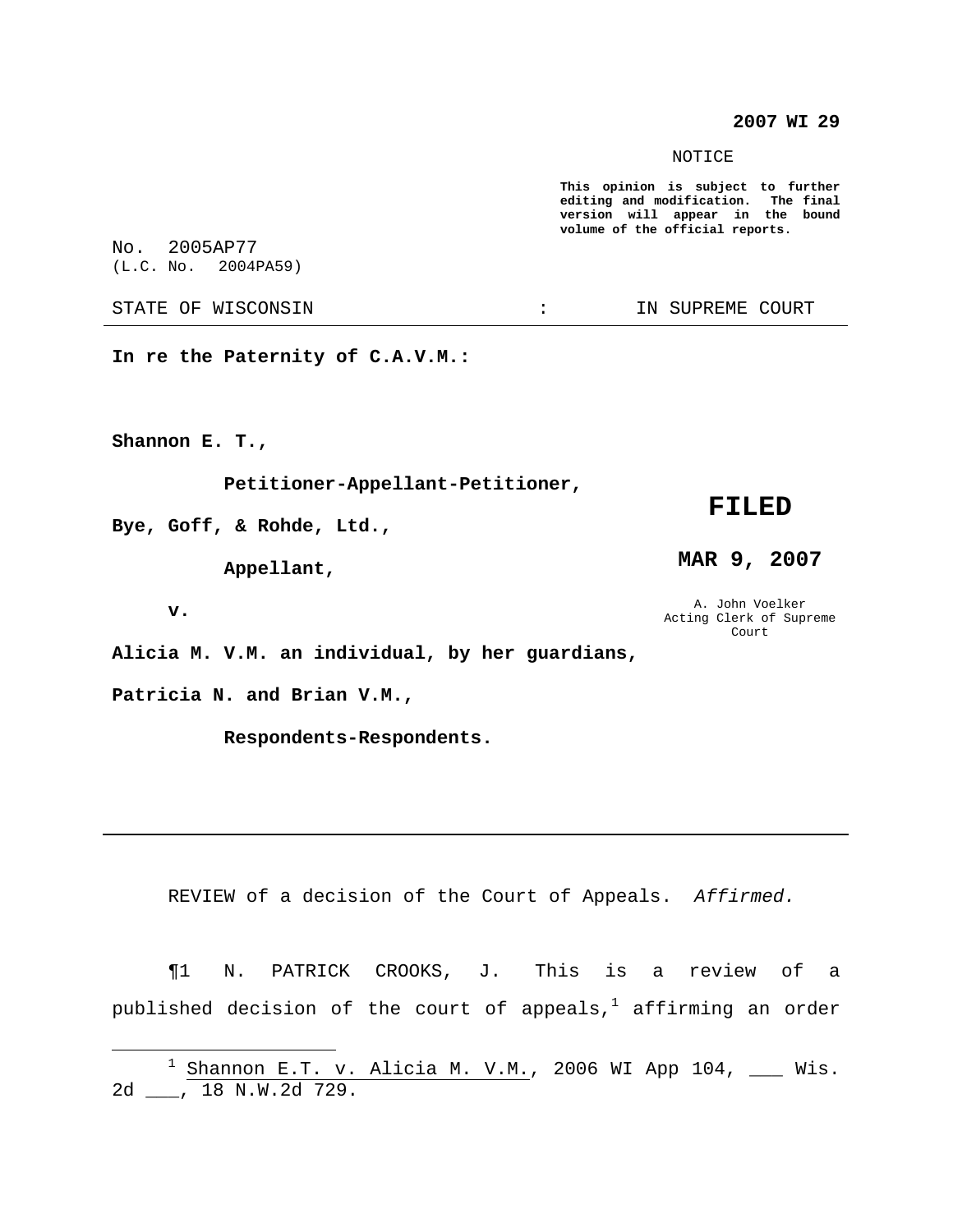of the Circuit Court for Monroe County, Judge Michael J. McAlpine, dismissing Shannon E.T.'s paternity action against Alicia M. V.M. and her legal guardians, Patricia N. and Brian V.M.

¶2 Shannon E.T. (Shannon) seeks to establish his paternity of C.A.V.M., who was stillborn as a result of a motor vehicle accident involving Alicia M. V.M. (Alicia), the mother of C.A.V.M. The court of appeals held that Wis. Stat. § 767.45(1)(2003-04) $^2$  does not permit Shannon to bring an action under that section solely for the purpose of establishing paternity of the stillborn, in order to bring an action for the stillborn's wrongful death.

 $\P$ 3 Wisconsin Stat. § 767.45(1)<sup>3</sup> provides in relevant part:

The following persons may bring an action or motion, including an action or motion for declaratory judgment, for the purpose of determining the paternity of a child or for the purpose of rebutting the presumption of paternity under s. 891.405 or 891.41(1):

(a) The child.

(b) The child's natural mother.

(c) Unless s. 767.62(1) applies, a man presumed to be the child's father under s. 891.405 or 891.41(1).

<sup>2</sup> All further references to the Wisconsin Statutes are to the 2003-04 version unless otherwise noted.

 $3$  Wisconsin Stat. § 767.45(1) was amended and renumbered as Wis. Stat. § 767.80, by 2005 Wis. Act 443, § 184 (effective January 1, 2007).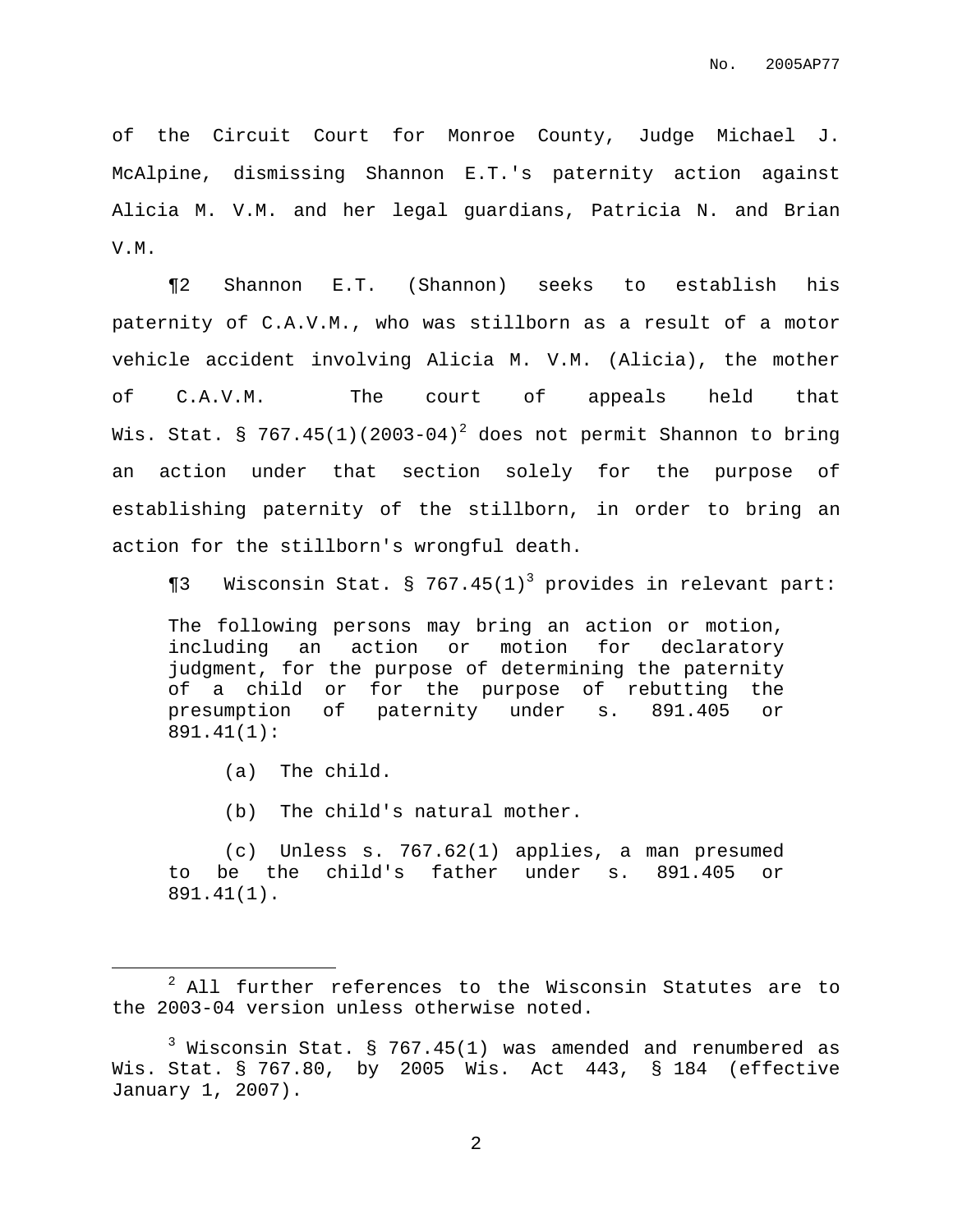No. 2005AP77

(d) A man alleged or alleging himself to be the father of the child.

¶4 In the petition for review, we are asked to answer the question of whether Shannon, as an unmarried man alleging himself to be the father of a stillborn, may bring a paternity action under Wis. Stat. § 767.45(1) to establish paternity for purposes of bringing a claim for the wrongful death of a viable fetus that was stillborn. We answer this question in the negative. However, we hold that, under such circumstances, Shannon, who is alleging that he is the father, may bring a motion under Wis. Stat. § 885.23 to determine his parentage in the pending wrongful death action.

¶5 The decision of the court of appeals is affirmed, but on the grounds set forth herein.

I

¶6 Alicia was 27 weeks pregnant when she was involved in a motor vehicle accident that caused her son, C.A.V.M., to be stillborn. As a result of the accident, Alicia, herself, became legally incompetent.

¶7 Shannon alleges that he is C.A.V.M.'s father. Shannon claims that he resided with Alicia during periods of her pregnancy and assisted with prenatal care.

¶8 Following the motor vehicle accident, Shannon initiated a wrongful death action in Wood County Circuit Court before the Honorable Edward F. Zappen, Jr., alleging that he was the father of C.A.V.M., that C.A.V.M. had been a viable fetus, and that the stillbirth was due to the negligence of Alicia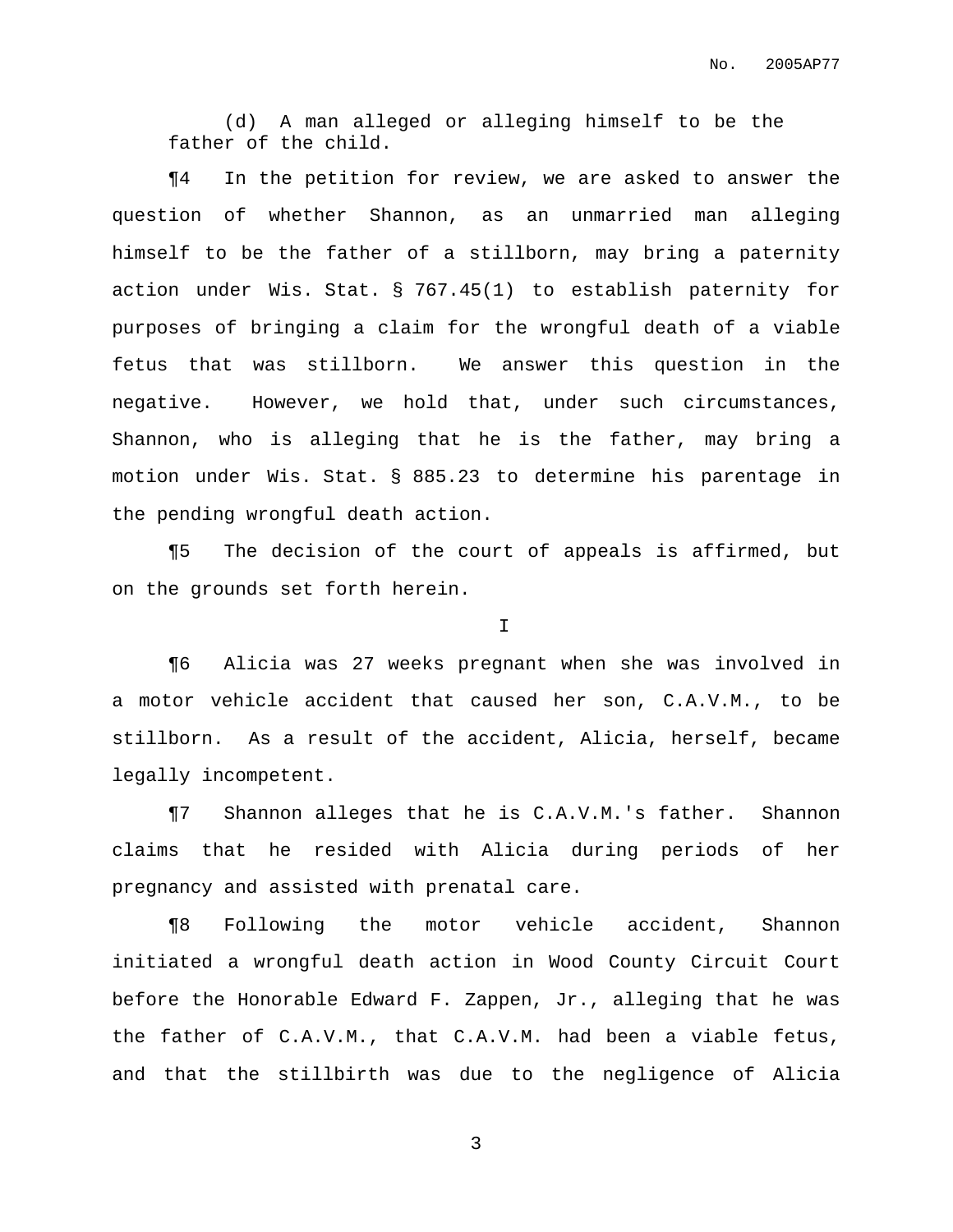and/or the other driver. The circuit court stayed the wrongful death action, holding that Shannon could not proceed without a determination that he was the father of  $C.A.V.M.^4$  Shannon then commenced this paternity action in Monroe County.

¶9 Alicia's legal guardians filed a motion to dismiss on behalf of Alicia, arguing that Wis. Stat. § 767.45(1) does not provide a basis for determining the paternity of a stillborn, and that Shannon, therefore, failed to state a claim upon which relief could be granted. Shannon argued that § 767.45 does not define "child" and does not require a live birth, in order for a court to adjudicate paternity.

¶10 The Monroe County Circuit Court, Judge Michael J. McAlpine, granted Alicia's motion to dismiss. The court concluded that a paternity action brought under Wis. Stat. § 767.45(1) requires the birth of a child and that stillbirth did not qualify as a birth. In its analysis, the circuit court cited State ex rel. Angela M.W. v. Kruzicki, 209 Wis. 2d 112, 138, 561 N.W.2d 729 (1997), in which this court held that the term "child" in Wis. Stat. § 48.02(2)(1993-94) meant a human being born alive, and did not include a viable fetus.

¶11 In its analysis, the Monroe County Circuit Court also discussed Wis. Stat.  $\S 767.51(3)(b)$ , (c), and (d), which require that "[a] judgment or order determining paternity shall contain" orders for legal custody, physical placement, and

 $4$  The decision of the Wood County Circuit Court requiring that Shannon obtain a paternity determination has not been appealed.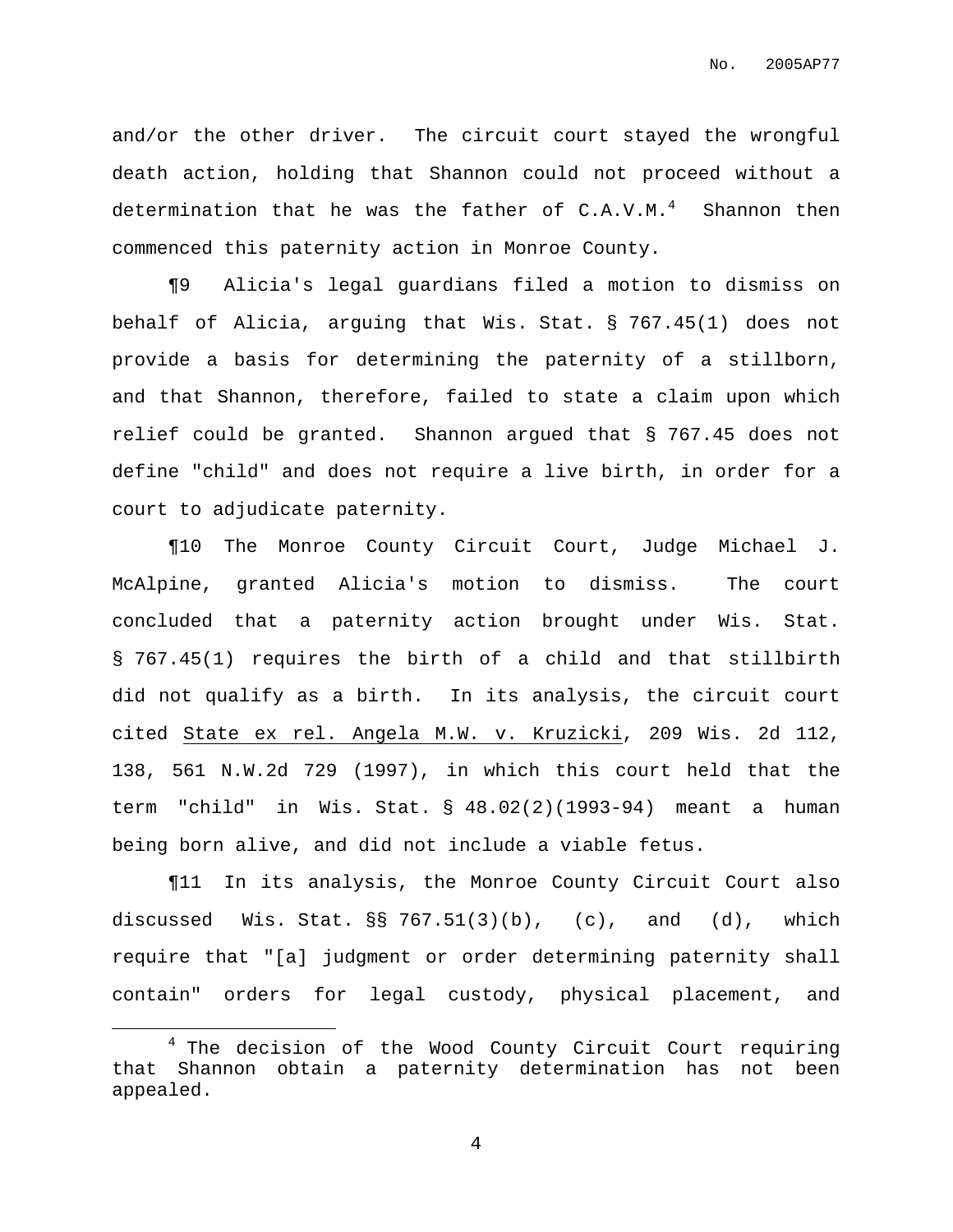support of a child, as well as a determination as to which parent has the right to claim the child for tax exemption purposes. The court concluded that the language contained in these provisions would be rendered absurd, if the meaning of the term "birth" were to include stillbirth, because none of the provisions therein applied in the case of a stillbirth.

¶12 Shannon appealed, and the court of appeals affirmed the decision of the Monroe County Circuit Court, but on somewhat different grounds. The court of appeals held that Wis. Stat. § 767.45(1) does not permit a man alleging he is the father to bring a paternity action for the sole purpose of establishing paternity of a stillborn, so that he may bring an action for the stillborn's wrongful death. Shannon E.T. v. Alicia M. V.M., 2006 WI App 104, ¶24, \_\_\_ Wis. 2d \_\_\_, 718 N.W.2d 729.

¶13 The court of appeals noted that the parties to this action agreed that the word "child" in Wis. Stat. § 767.45(1) is ambiguous. Id., ¶8. Alicia argued that "child" should be read to require a live birth. Shannon argued that § 767.45(1) should be construed to include a stillborn fetus within the meaning of the word "child." Shannon further argued that if the term "child" excludes a stillborn, then he would be deprived of the right to bring a wrongful death action.

¶14 In support of his position, Shannon cited Kwaterski v. State Farm Mutual Automobile Ins. Co., 34 Wis. 2d 14, 15, 22, 148 N.W.2d 107 (1967), in which this court concluded that the term "person" in the wrongful death statute, Wis. Stat. § 895.03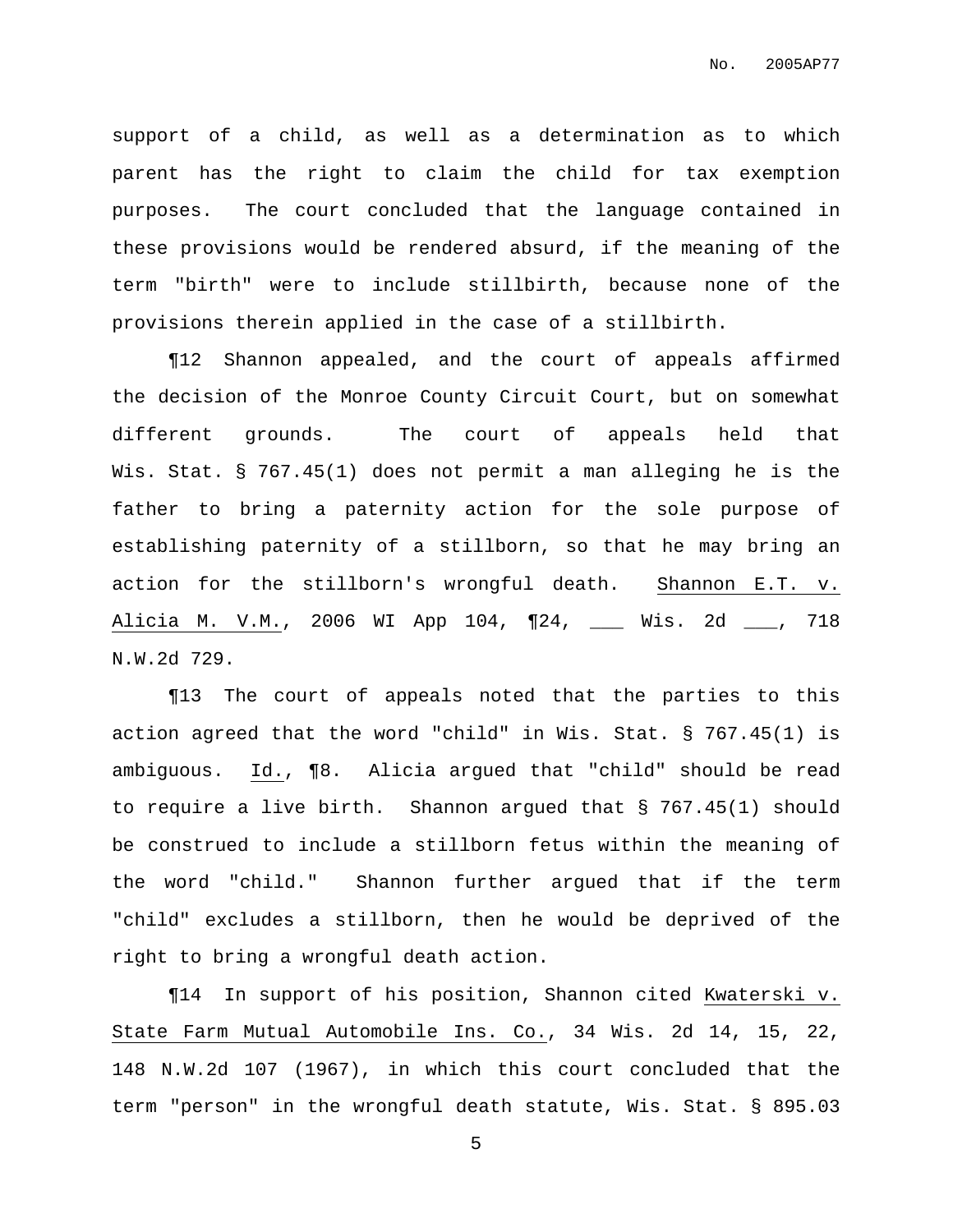(1965), <sup>5</sup> includes a viable fetus. In Kwaterski, the parents of a viable fetus that was stillborn alleged that the stillbirth was caused by another driver's negligence in a motor vehicle accident. This court held that the parents of the stillborn had a cause of action for wrongful death against the driver of the other vehicle. Kwaterski, 34 Wis. 2d at 22.

¶15 The court of appeals considered Wis. Stat. § 767.45(1) within the context of the entire paternity statute, Wis. Stat. §§ 767.45-767.62, and concluded that the language of § 767.45(1) is ambiguous, in regard to this matter. The court of appeals noted that the paternity statute includes detailed procedures for making a paternity determination, as well as for issuing orders related to the care of a "child" and expenses associated with a "child." Shannon E.T., 2006 WI App 104, ¶11. Section 767.50(1) states that a paternity trial shall consist of two parts: "The first part shall deal with the determination of paternity. The 2nd part shall deal with child support, legal custody, periods of physical placement, and related issues."

¶16 The court of appeals noted that the paternity statute does not expressly provide that a paternity action may be brought only if the adjudication of paternity is for the purposes of determining child support, legal custody, physical placement, and related issues. Id. However, the court of appeals stated that it is reasonable to conclude that the

<sup>&</sup>lt;sup>5</sup> The language of Wis. Stat. § 895.03 (1965) is identical to the language of Wis. Stat. § 895.03 (2003-04).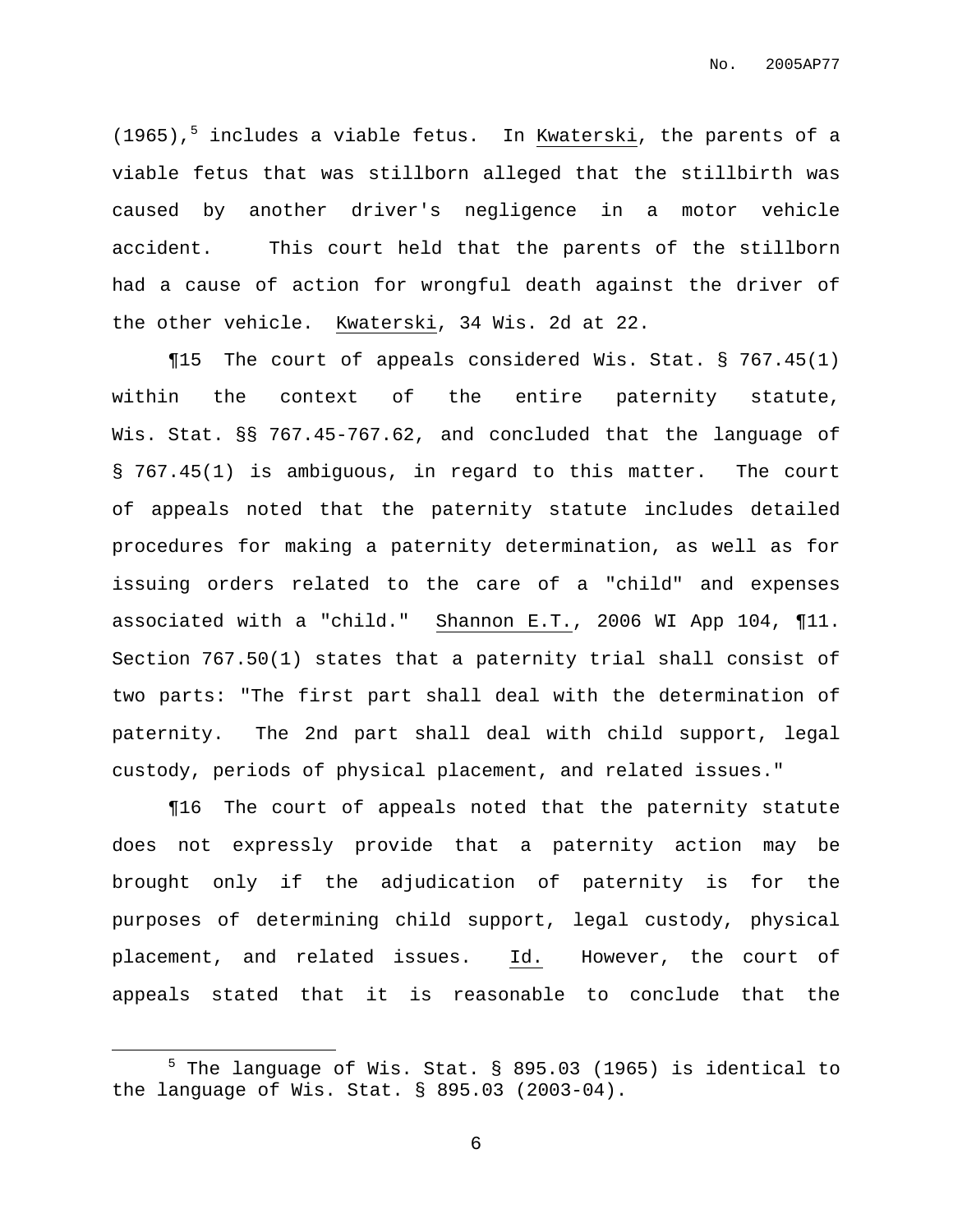legislature intended, through Wis. Stat. § 757.51(3), to require that any paternity judgment must contain provisions regarding the support, care, and custody of the child. Id., ¶12. In its analysis, the court considered other sections of the paternity statute, including Wis. Stat. §§ 767.46(2) and 767.463, which deal with the best interest of the child, and § 767.51(3),<sup>6</sup> which

 $6$  Wisconsin Stat. § 767.51(3) provides:

A judgment or order determining paternity shall contain all of the following provisions:

(a) An adjudication of the paternity of the child.

(b) Orders for the legal custody of and period of physical placement with the child, determined in accordance with s. 767.24.

(c) An order requiring either or both of the parents to contribute to the support of any child of the parties who is less than 18 years old, or any child of the parties who is less than 19 years old if the child is pursuing an accredited course of instruction leading to the acquisition of a high school diploma or its equivalent, determined in accordance with s. 767.25.

(d) A determination as to which parent, if eligible, shall have the right to claim the child as an exemption for federal tax purposes under 26 USC 151  $(c)(1)(B)$ , or as an exemption for state tax purposes under s. 71.07(8)(b).

(e) An order requiring the father to pay or contribute to the reasonable expenses of the mother's pregnancy and the child's birth, based on the father's ability to pay or contribute to those expenses.

(f) An order requiring either or both parties to pay or contribute to the costs of the guardian ad litem fees, genetic tests as provided in s. 767.48(5) and other costs.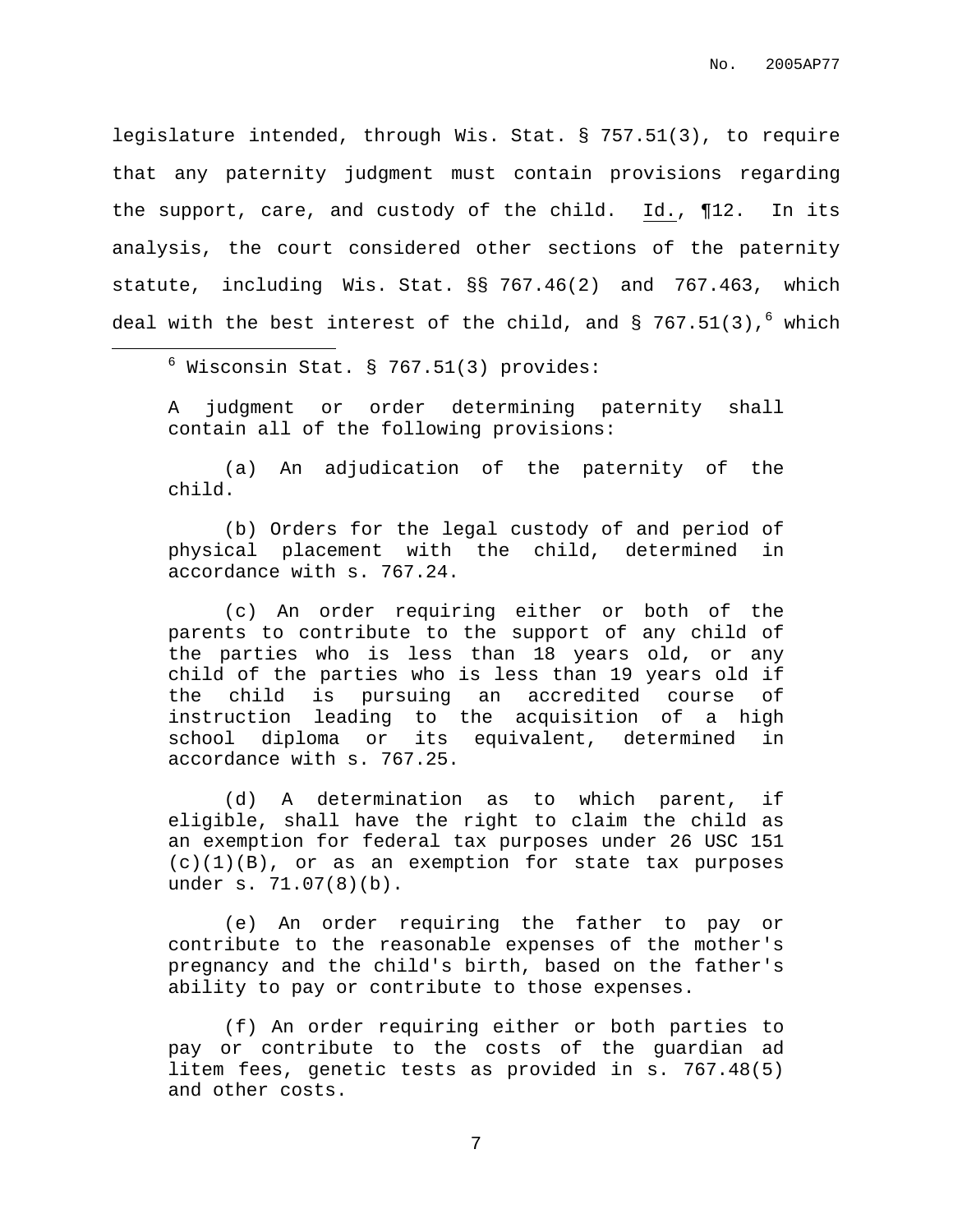deals with the contents of a judgment or order of paternity. Id.

¶17 The court disagreed with Alicia's argument that Wis. Stat. § 757.51(3) requires every paternity judgment or order to contain all of the items listed in that section and that, therefore, the legislature intended that "child" requires a live birth. Id. The court of appeals noted that, in cases where a child is born alive, but later dies, the provisions of § 757.51(3) that contemplate decisions regarding a live child are inapplicable, just as they are inapplicable in the case of a stillbirth. The court also reasoned that, even in the case of a live child, some of the orders listed in § 757.51(3) may not be necessary. Id.

¶18 After concluding that Wis. Stat. § 767.45(1) was ambiguous, the court of appeals then looked to the legislative history of the paternity statute, §§ 767.45-767.62, and noted its policies and purposes. The original predecessor to today's paternity statute was Wis. Stat. Chapter 31 (1849), which served the purpose of allowing the town in which a child was born to an unmarried mother to obtain money from the father for the child's

<sup>(</sup>g) An order requiring either party to pay or contribute to the attorney fees of the other party.

Section 767.51(3) was renumbered as Wis. Stat. § 767.89 and amended, by 2004 Wis. Act 443, § 218 (effective January 1, 2007).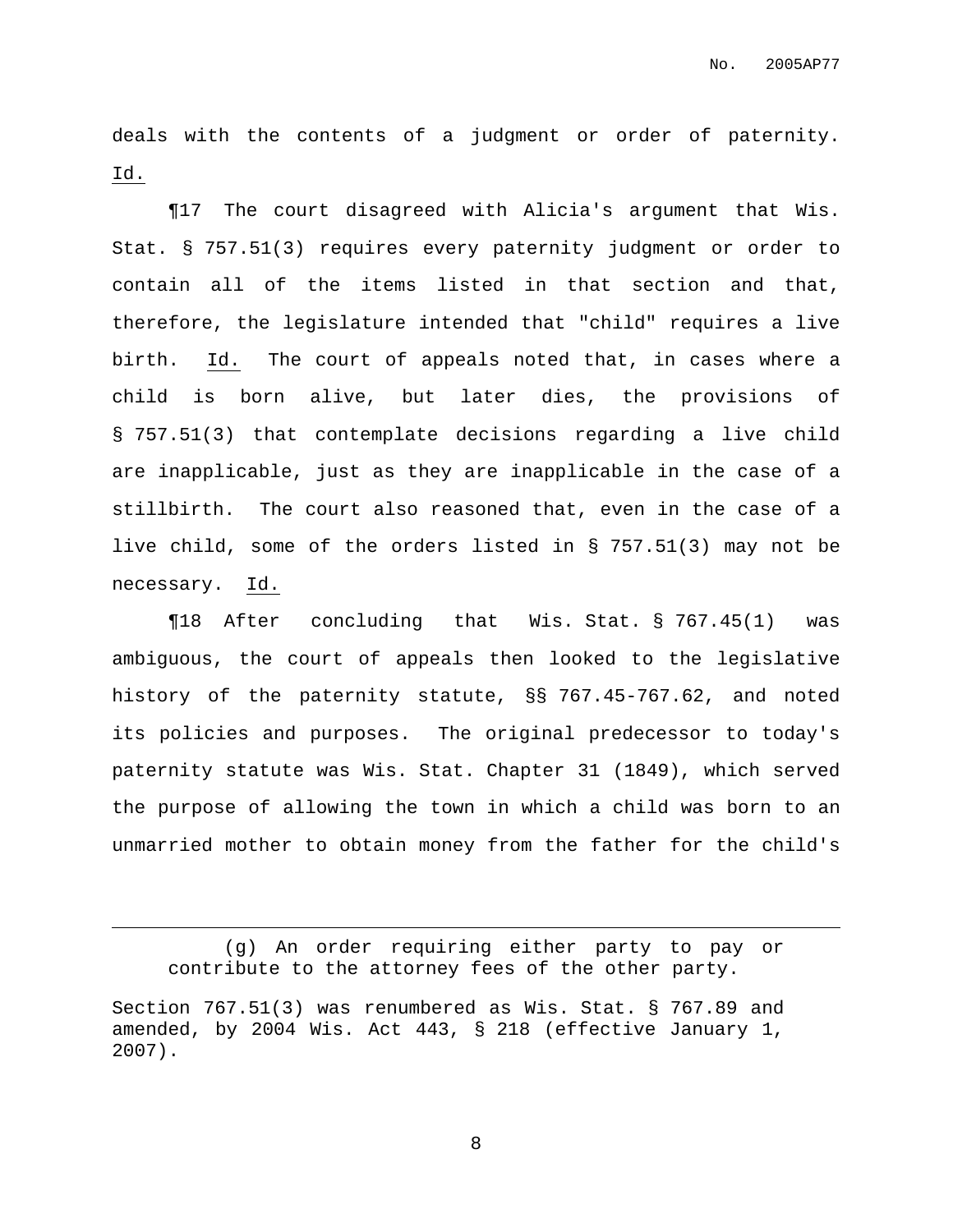support and expenses.<sup>7</sup> Id.,  $\P{15}$ . The court of appeals noted that subsequent changes to the statute provided that a paternity action, previously referred to as an illegitimacy action or prosecution for bastardy, could be brought only by the district attorney. <sup>8</sup> Id., ¶16.

¶19 In 1963, the legislature adopted Wis. Stat. § 52.21(2), $^9$  which authorized the court in a paternity action to make orders for the care, custody, support, and maintenance of a child. Id. Then, with the enactment of § 25, Chapter 352, Laws of 1979, the legislature listed the child, the mother, or a man presumed or alleged to be the father as persons authorized to bring a paternity action. See Wis. Stat. § 767.45(1)(1981-82). The enactment of Chapter 352, Laws of 1979 made orders in paternity actions similar to orders in divorce actions for the care, custody, and support of children. The court of appeals noted that the paternity statute at that time was placed within Wis. Stat. Chapter 767 (1981-82), entitled "Actions Affecting the Family." Shannon E.T., 2006 WI App 104, ¶18.

¶20 The court of appeals noted that material in the legislative record shows that the changes brought about by Chapter 352, Laws of 1979 were intended to ensure that children

 $7$  See Wis. Stat. ch. 31, §§ 3,7,13 (1849).

 $8$  See Wis. Stat. ch. 166 (1929).

 $9$  Wisconsin Stat. § 52.21(2) was created by § 2, ch. 426, Laws of 1963.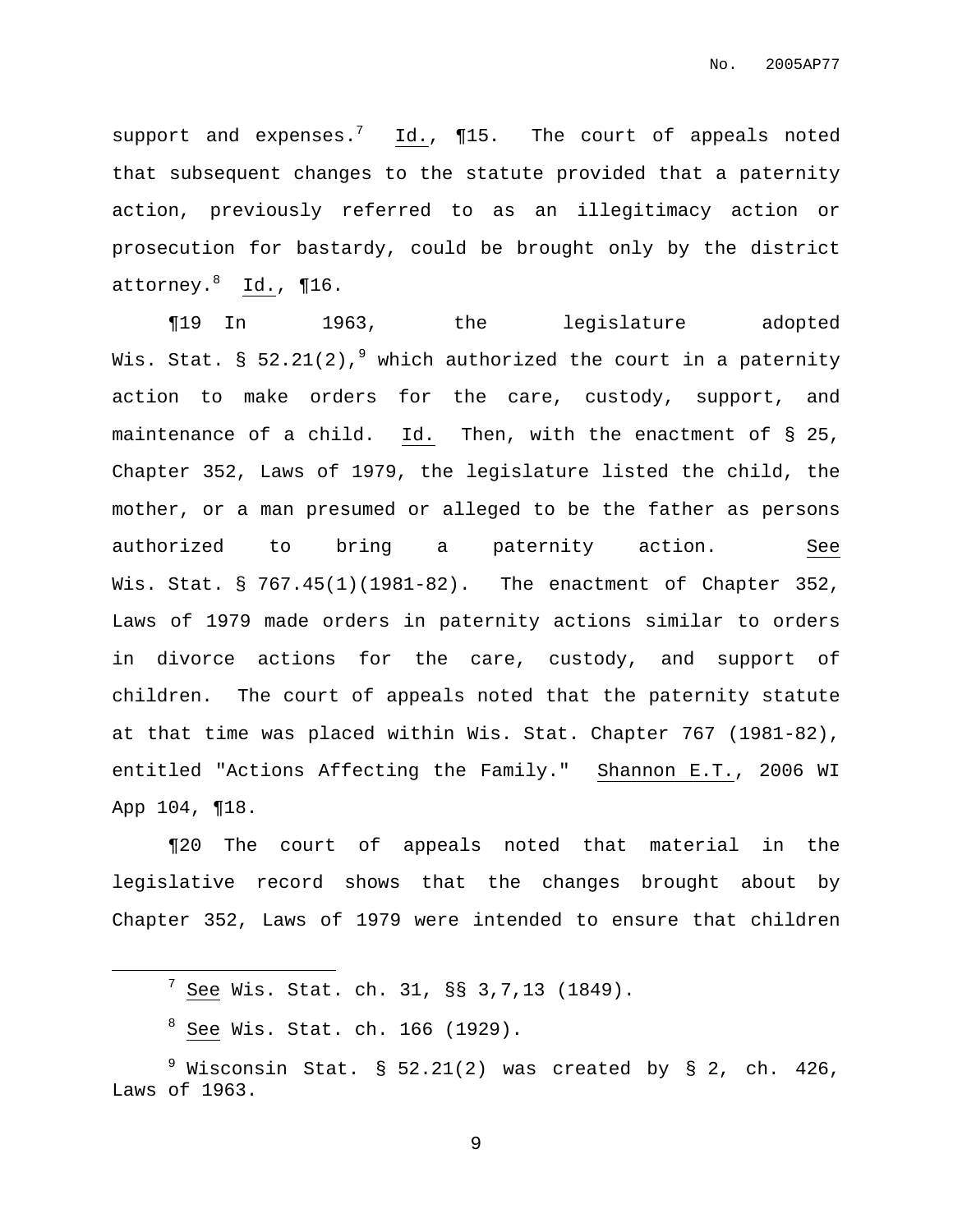of unmarried parents were given the same treatment as children of married parents who were no longer living together or who were divorced. Id.

¶21 Wisconsin Stat. § 767.45(1)(1985-86) was amended by 1987 Wis. Act 413, § 68, to state that the persons listed therein were authorized to bring a paternity "motion" as well as an "action." The introductory note to that Act stated that it is "in the interest of each child to identify the child's father for reasons including medical information and financial support . . . it is the policy of this state to promote the interest of children in knowing the identity of both parents." 1987 Wis. Act 413, § 1.

¶22 The court of appeals noted that Wis. Stat. § 767.45(1)(1991-92) was again amended by 1993 Wis. Act 481, § 127, at which point the language "including an action or motion for declaratory judgment" was added. Shannon E.T., 2006 WI App 104, ¶20. The same act also made a number of changes to other statutes that were intended to improve child support collection. 10

¶23 From the legislative history of the paternity statute, the court of appeals determined that the statute served a number of policies and purposes. Those policies and purposes include: ensuring that mothers and other entities who incur expenses related to pregnancy, birth, and childcare have a procedure to

 $10$  See Fiscal Estimate of May 11, 1994, on Child Support Enforcement, prepared by DHSS, 1994 Spec. Sess. S.B. 2, located in the drafting records for 1993 Wis. Act 481, part 1, LRB-6036.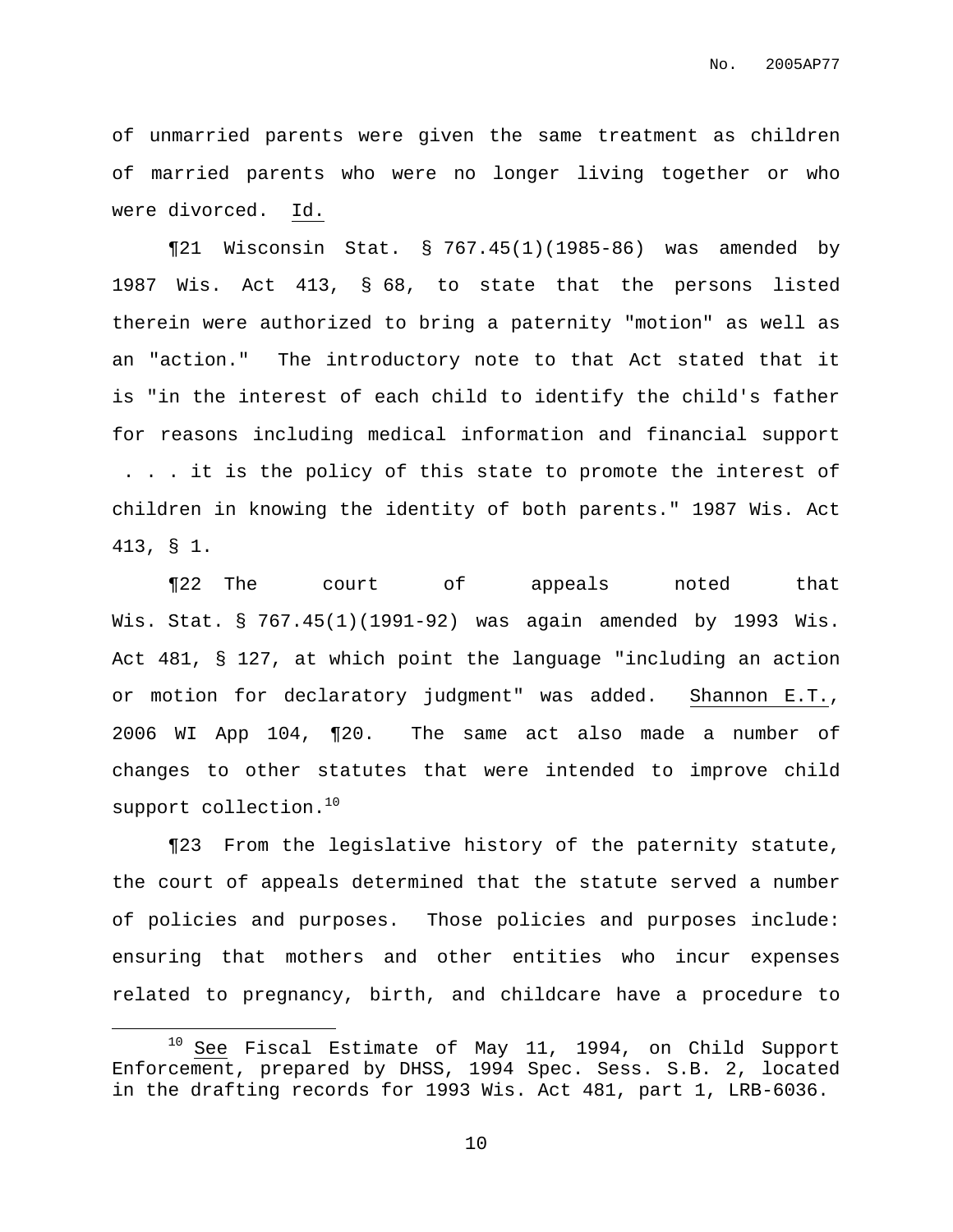determine paternity, so that the father contributes to those expenses; ensuring that unmarried fathers have a procedure for establishing paternity, so that they can participate in the child's parenting; giving courts the same authority as to orders regarding the care of children in their best interest as courts have in other actions affecting the family; and providing procedures, so that a child of unmarried parents can determine who his or her father is and obtain any related benefits. Id., ¶21.

¶24 Based on its analysis of the paternity statute and its legislative history, the court of appeals held that the legislature did not intend that a man should be able to bring a paternity action under Wis. Stat. Chapter 767 solely to determine paternity, for the purpose of bringing another action, such as the wrongful death action in the present case. Id.

¶25 The court of appeals asked for supplemental briefs addressing the question of how, if at all, Wis. Stat. § 885.23 related to the issue of whether Shannon may obtain a determination of paternity, in order to pursue a wrongful death action. Wisconsin Stat. § 885.23 provides:

Genetic tests in civil actions. Whenever it is relevant in a civil action to determine the parentage or identity of any child, person or corpse, the court, by order, shall direct any party to the action and any person involved in the controversy to submit to one or more genetic tests as provided in s. 767.48.<sup>11</sup> The

 $11$ Wisconsin Stat. § 767.48 was renumbered as Wis. Stat. § 767.84 pursuant to 2005 Wis. Act 443, §§ 210-212C, 249, 250 (effective January 1, 2007).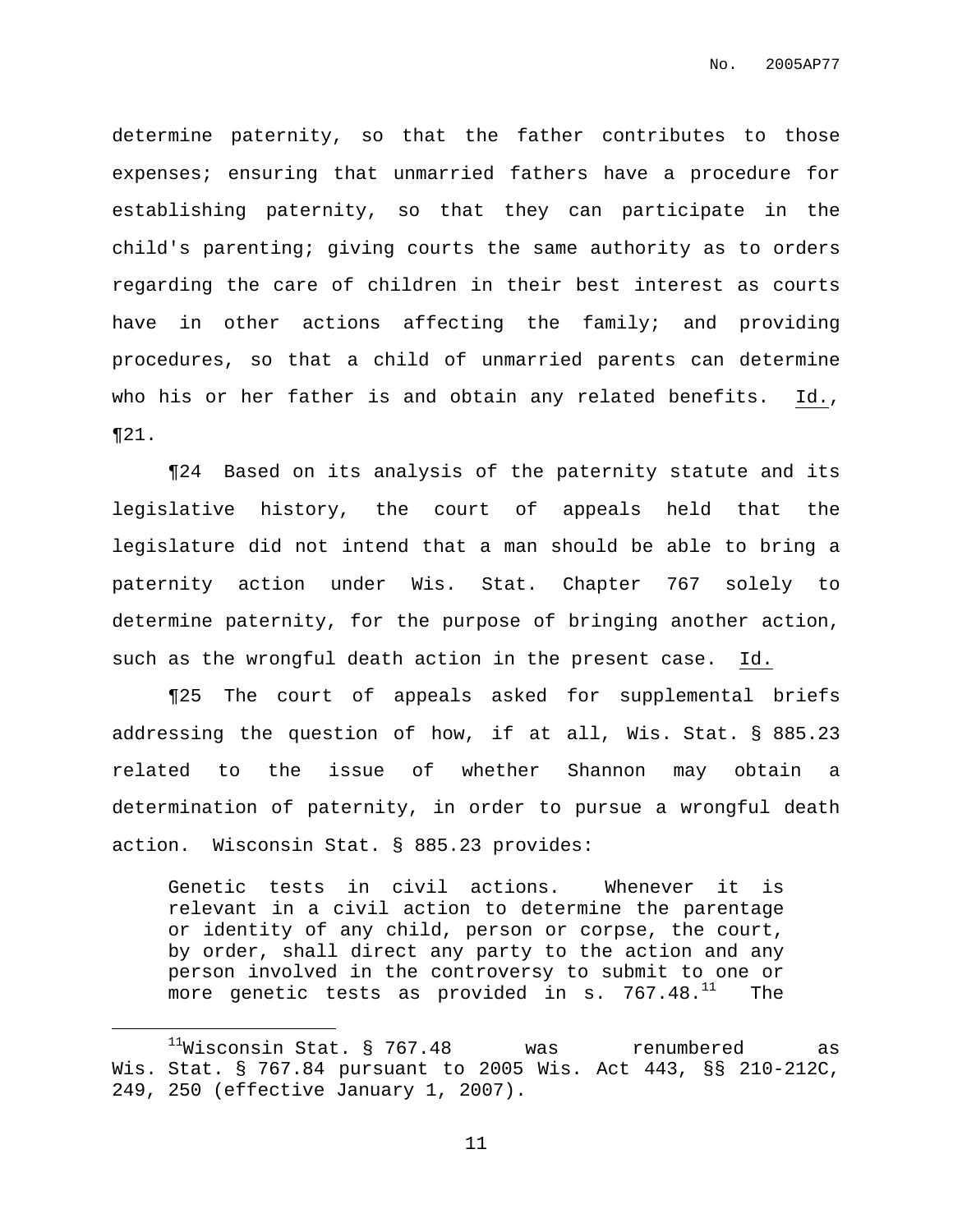results of the tests shall be receivable as evidence in any case where exclusion from parentage is established or where a probability of parentage is shown to exist. Whenever the court orders the genetic tests and one of the parties refuses to submit to the tests that fact shall be disclosed upon trial.

(Footnote added.)

¶26 Shannon took the position that, although he might have the right to bring an action pursuant to Wis. Stat. § 885.23 to determine his parentage in the wrongful death action, he also has a right to bring a paternity action under Wis. Stat. § 767.45(1). Alicia arqued that § 885.23 is irrelevant to the issue of whether Shannon may bring an action to determine the parentage of the stillborn. The court of appeals stated that it viewed § 885.23 as related to §§ 767.45- 767.62, and disagreed with Alicia's assertion that § 885.23 is irrelevant to the present case. Shannon E.T., 2006 WI App 104, ¶10. From the plain language of § 885.23, the court of appeals concluded that a paternity action under Wis. Stat. Chapter 767 is not the only action in which a determination of paternity may be made. Id., ¶22.

¶27 The court of appeals construed Wis. Stat. § 885.23 to mean that the legislature did not intend that a separate action be initiated solely for the purpose of determining paternity, when paternity or parentage is relevant in another action. Id. The court of appeals then examined the legislative history of § 885.23. Id., ¶23.

¶28 The court of appeals stated that procedures for determining paternity within a civil action, when paternity is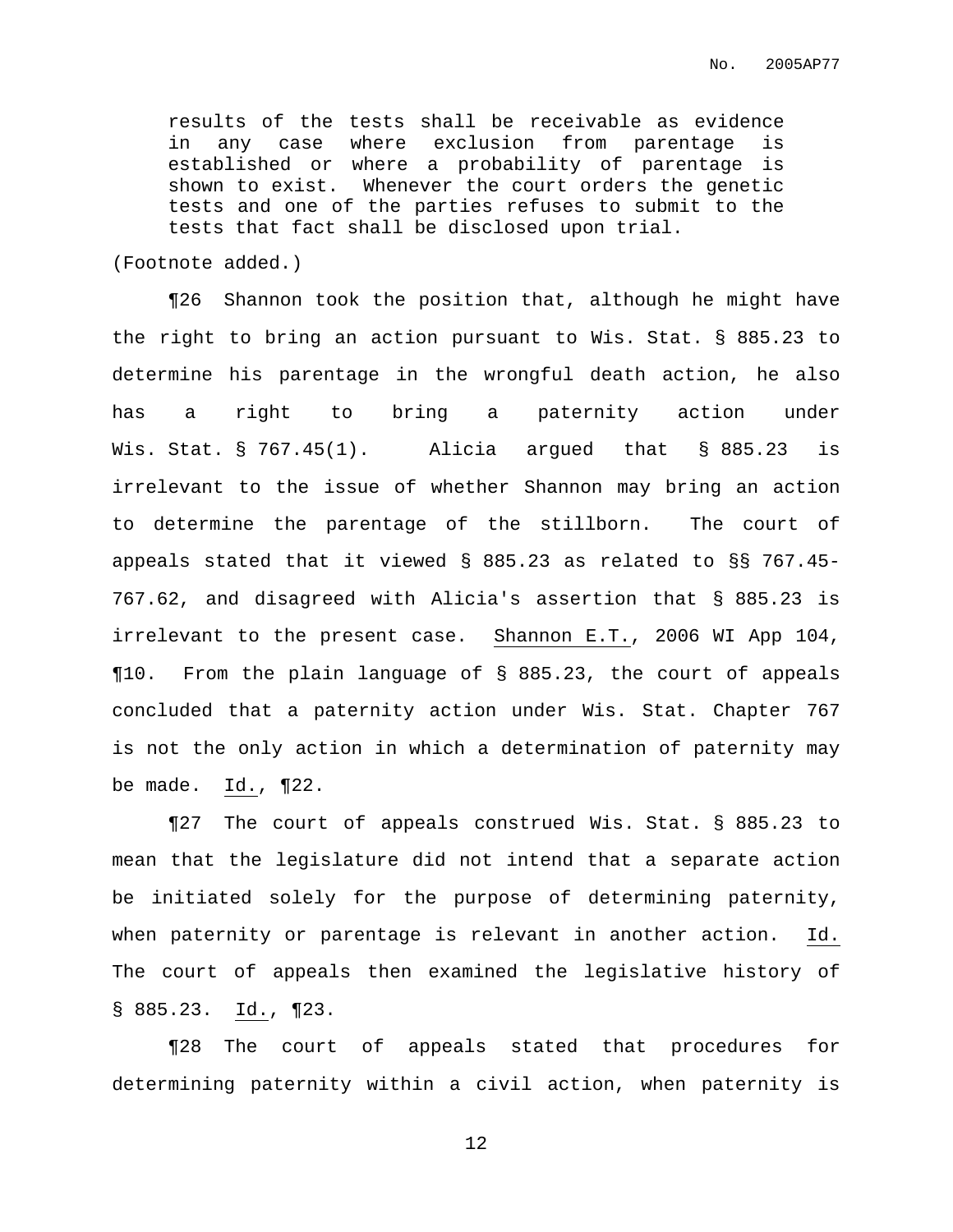relevant to that action, have existed since 1935. Id. In 1935, the legislature enacted § 1, Chapter 351, Laws of 1935, the predecessor to Wis. Stat. § 885.23. Id. The court noted that when the legislature enacted § 25, Chapter 32, Laws of 1979, it expanded the list of persons eligible to bring a paternity action pursuant to Wis. Stat. Chapter 767 (1981-82). Id. The court reasoned that, because procedures for determining parentage within a civil action existed prior to the enactment of § 25, Chapter 32, Laws of 1979, there is no reason to think that the legislature intended that Chapter 767 be the vehicle for bringing a separate paternity action, in those situations where parentage is a relevant issue in a civil action. Id.

¶29 The court of appeals, therefore, held that Wis. Stat. § 767.45(1) does not permit a man such as Shannon, who is alleging he is the father, to bring a paternity action for the sole purpose of establishing the paternity of a stillborn, so that he may then bring an action for the stillborn's wrongful death. Id., ¶24. The court of appeals thus affirmed the decision of the Monroe County Circuit Court.

¶30 Shannon proceeded to file a petition for review with this court, which we granted.

II

¶31 Whether a complaint states a claim upon which relief may be granted is a question of law that we determine independently, but with the benefit of the analyses of the circuit court and the court of appeals. Scott v. Savers Prop. & Cas. Ins. Co., 2003 WI 60, ¶6, 262 Wis. 2d 127, 663 N.W.2d 715.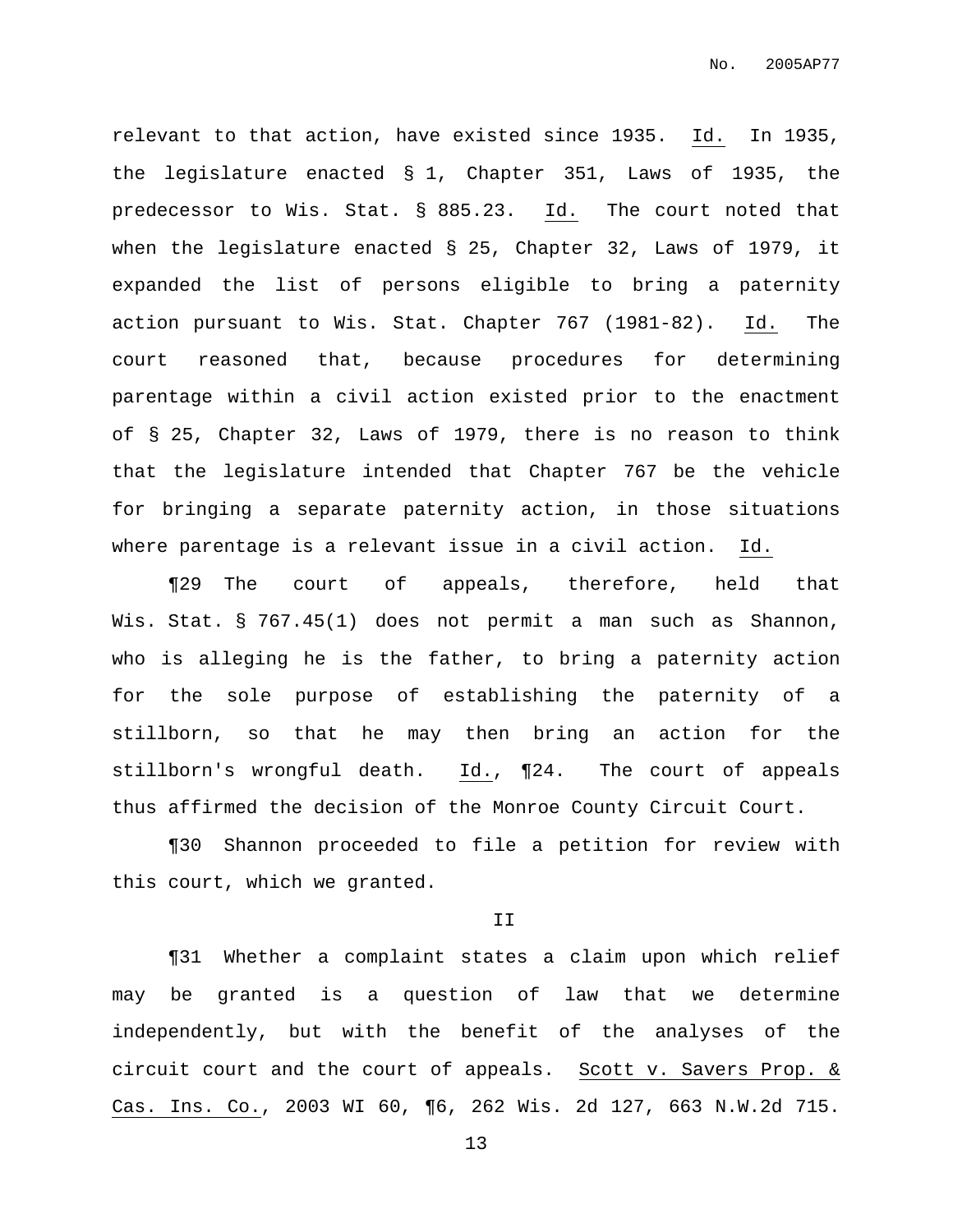On a motion to dismiss, we take as true the allegations in the complaint and all reasonable inferences from those allegations. Id., ¶5. Statutory interpretation presents an issue of law, which this court reviews de novo. Maciolek v. MERS, 2006 WI 10, ¶10, 288 Wis. 2d 62, 709 N.W.2d 360.

¶32 The paternity of a child is a factual issue for the trier of fact, such as a jury. In re C.A.K., 159 Wis. 2d 224, 228, 464 N.W.2d 59 (Ct. App. 1990). See also Suckow v. State, 122 Wis. 156, 99 N.W.2d 440 (1904).

#### III

¶33 Considering judicial economy, it makes sense that a determination of parentage under Wis. Stat. § 885.23, for the purpose of pursuing a wrongful death action on behalf of a stillborn, should be brought in the court where the wrongful death action is pending. When both the wrongful death action and the determination of parentage are brought in the same court, the parties are more likely to obtain a swift resolution of the issues.

¶34 Wisconsin law clearly provides for a claim under Wis. Stat. § 895.03 for the wrongful death of a viable fetus that was stillborn. This court held in Kwaterski, 34 Wis. 2d at 22, that a viable fetus who receives injury that results in stillbirth is a "person" within the meaning of that term in the wrongful death statute, Wis. Stat. § 895.03 (1965), so as to give rise to a wrongful death action by the parents of the viable fetus that was stillborn. Furthermore, Wis. Stat. §§ 895.01(1) and (1)(a), which describe what causes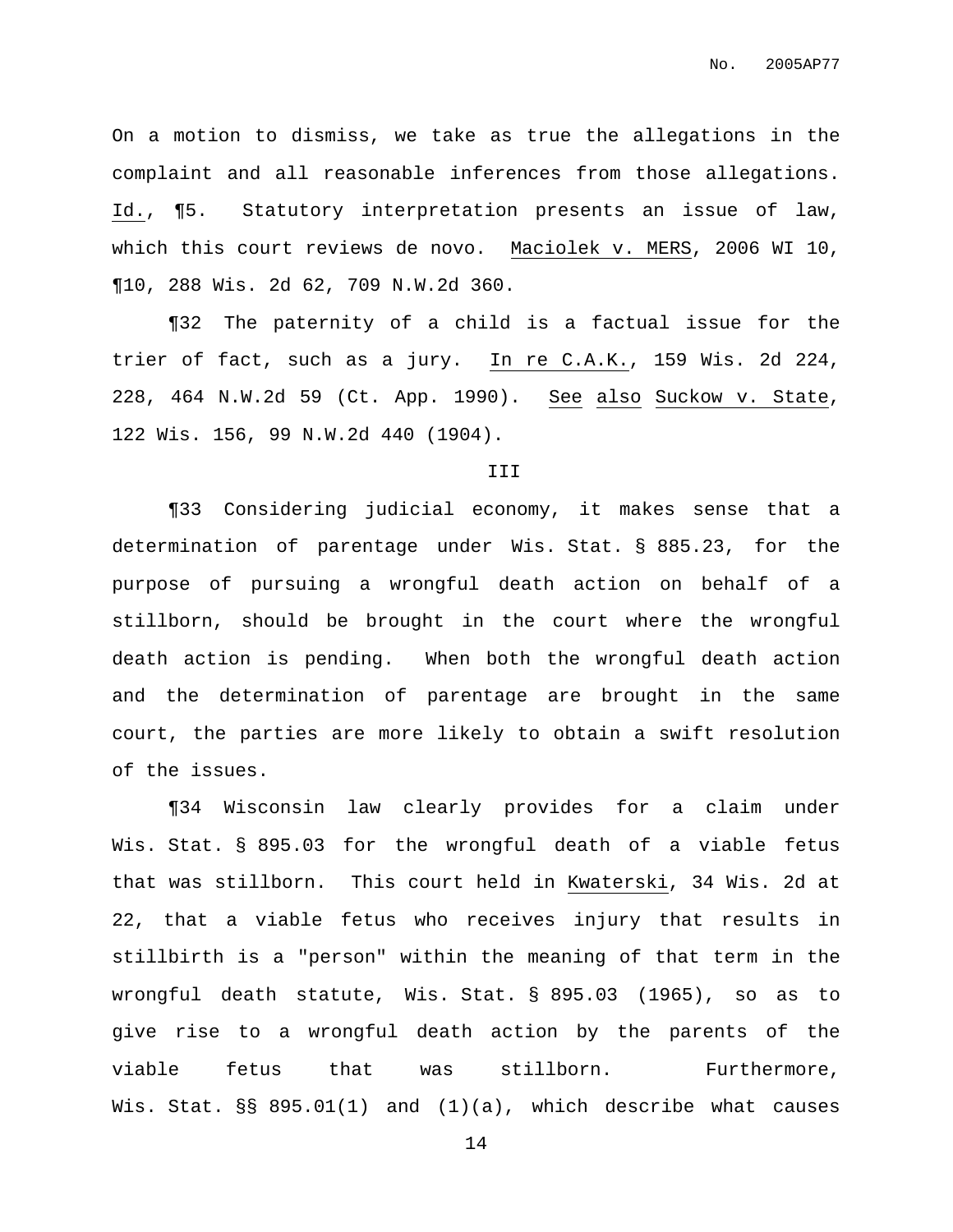of action survive, state that "[i]n addition to the causes of action that survive at common law," several other causes of action survive, including "[c]auses of action to determine paternity."

¶35 It is well-established under Wisconsin law, since Kwaterski, <sup>12</sup> that a parent may bring a wrongful death action on behalf of a viable fetus that was stillborn. A determination of parentage must be permitted, where it is needed in order to proceed with the wrongful death action. Otherwise, the right to bring such a claim would, often, be rendered meaningless. However, the court of appeals correctly concluded that Wis. Stat. § 767.45(1) should not be used under the circumstances set forth herein to obtain a determination of paternity or parentage, in order to proceed with a wrongful death action.

¶36 Shannon argues that he should be permitted to establish paternity under Wis. Stat. §§ 885.23 or 767.45(1). Both the circuit court and the court of appeals held that, under

The dissent's claim that our decision represents "a retreat from the clear decision in Kwaterski" (Dissent, ¶55), and that it creates "apprehension about the future of Kwaterski" (Dissent, ¶64) flies in the face of any fair reading of our opinion. Not only do we cite Kwaterski repeatedly, but we clearly rely on that case in reaching our holding in the case before us.

<sup>&</sup>lt;sup>12</sup> In Kwaterski v. State Farm Mutual Automobile Ins. Co., 34 Wis. 2d 14, 15, 22, 148 N.W.2d 107 (1967), we held that Wis. Stat. Chapter 895 (1967-68) applied to a viable fetus that was stillborn; therefore, we do not find it significant that Wis. Stat. § 895.01(1)(a) uses the word "paternity," rather than the word "parentage," as used in Wis. Stat. § 885.23.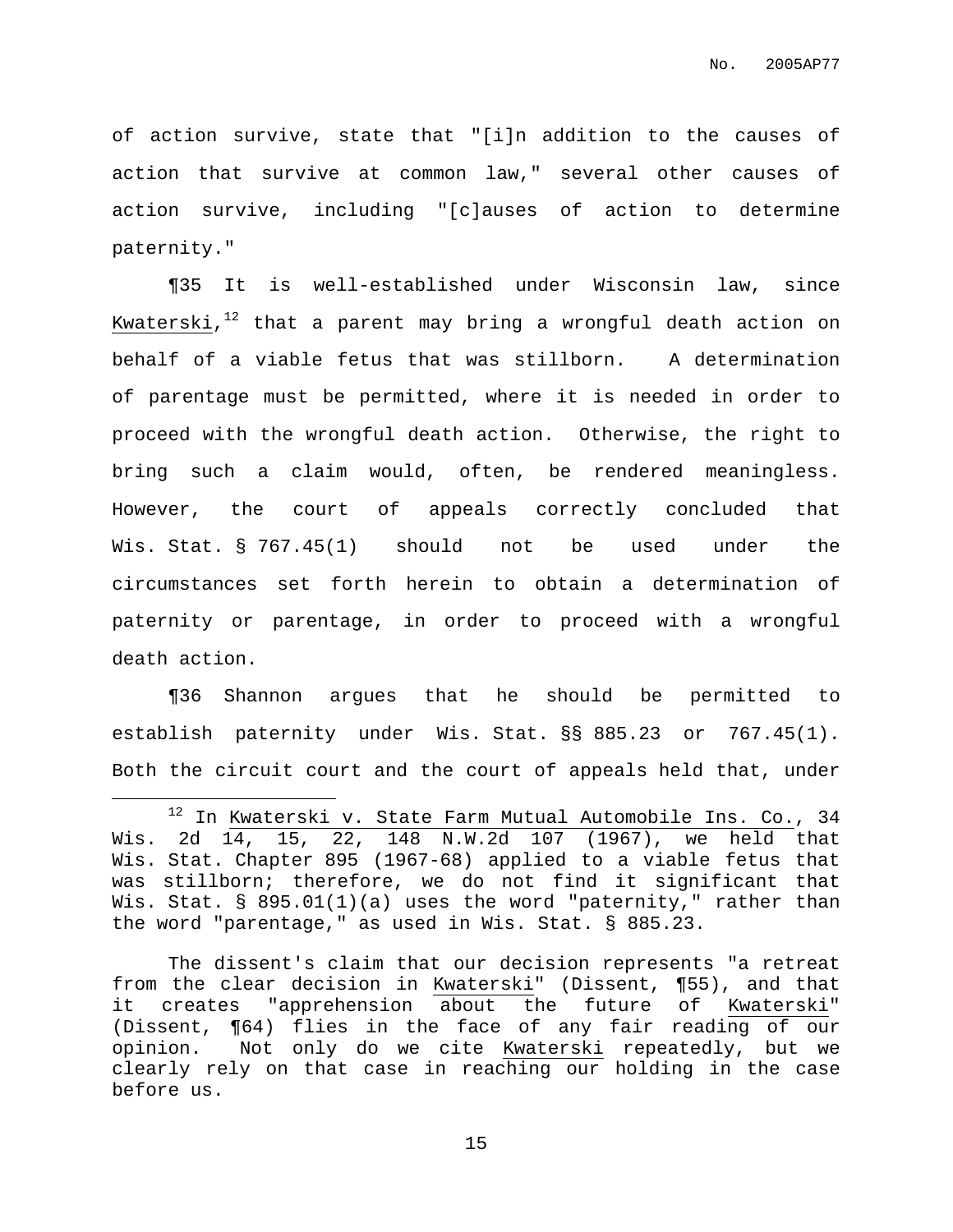the circumstances set forth, Shannon could not bring a paternity action pursuant to § 767.45(1). We agree. As the court of appeals noted, the policies and purposes behind the paternity provisions in §§ 767.45-767.62 relate to the care and support of a mother during pregnancy and the birth, care, and custody of a child. See, e.g., Wis. Stat. §§ 767.46(2), 767.463, 767.51(3). Shannon E.T., 2006 WI App 104, ¶21. None of the policies and purposes contemplate a parent's right to bring a paternity action for the sole purpose of then bringing a separate wrongful death action. Id.

¶37 We are satisfied that Wis. Stat. § 885.23 is the proper statute under which Shannon may proceed to attempt to obtain a determination of his parentage, for the purpose of continuing with his wrongful death action. In its decision, the Monroe County Circuit Court did not address § 885.23. We agree with the court of appeals, however, that § 885.23 is not irrelevant under these circumstances.

¶38 Although Wis. Stat. § 885.23 uses the word "parentage" rather than paternity, our case law indicates that the two words are used interchangeably. See, e.g., In re R.W.L., 116 Wis. 2d 150, 160, 341 N.W.2d 682 (1984) ("Paternity proceedings were designed to enable the child to establish parentage and to protect the child's financial well-being."); In re J.M.K., 160 Wis. 2d 429, 431, 465 N.W.2d 833 (Ct. App. 1991) ("Because two different sets of blood tests with conflicting statistical results as to the probability of parentage were presented at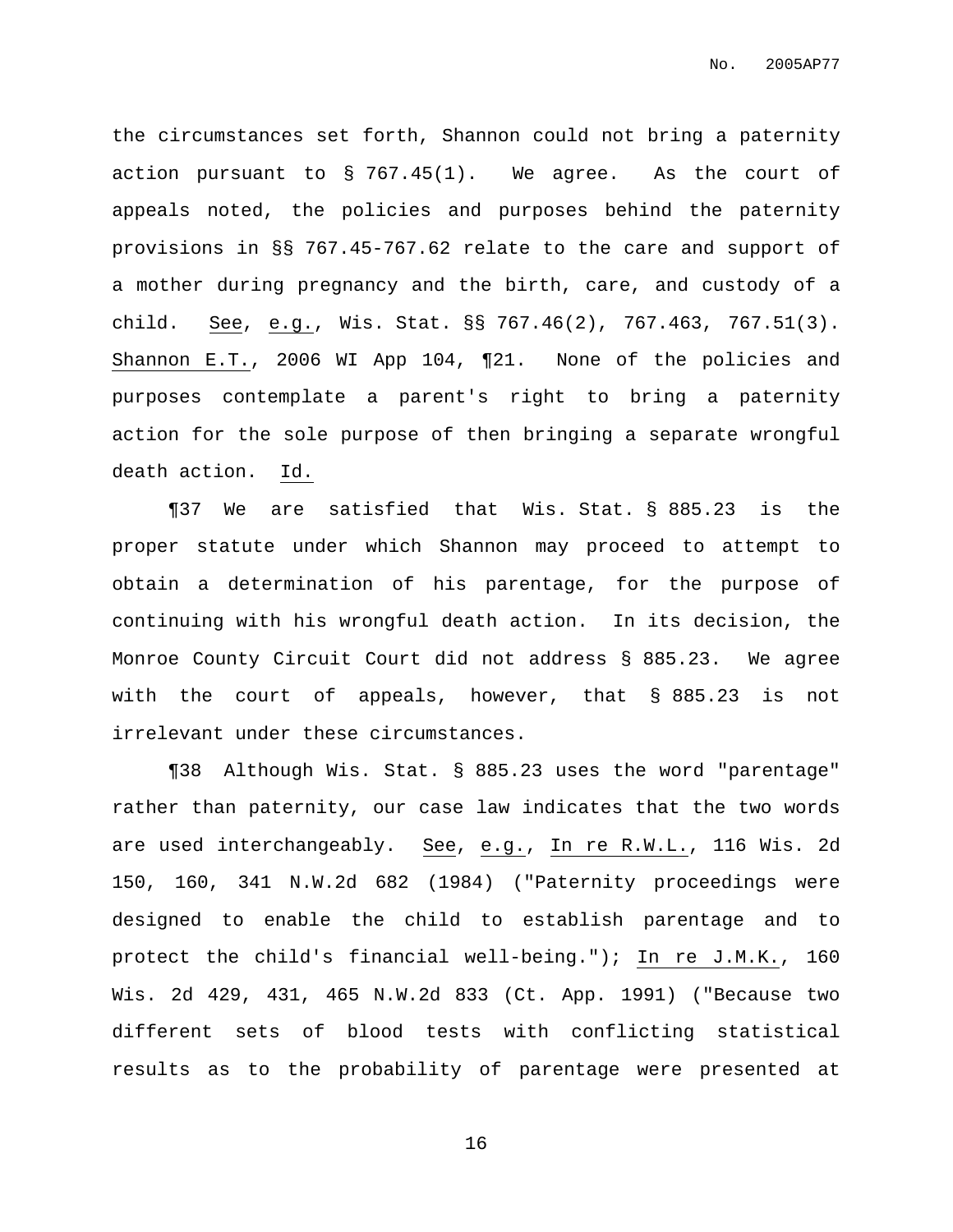trial, we hold that the . . . presumption of paternity is inapplicable . . . .").

¶39 On points where statutory language is plain, we apply the statutory language without resorting to extrinsic materials to determine legislative intent. State ex rel. Kalal v. Circuit Court, 2004 WI 58, ¶¶45-46, 271 Wis. 2d 633, 681 N.W.2d 110. The language of Wis. Stat. § 885.23 plainly states that a court may order genetic tests "[w]henever it is relevant in a civil action to determine the parentage or identity of any child, person or corpse. . . . " A determination of parentage is relevant in Shannon's civil action for the wrongful death of C.A.V.M. We, therefore, hold that the proper vehicle for determining parentage, under the facts and circumstances herein, is § 885.23, which allows for a determination of Shannon's parentage of C.A.V.M. within the pending wrongful death action.

¶40 Determination of parentage is a factual issue. In re C.A.K., 159 Wis. 2d at 228. Genetic testing is not the sole type of evidence available for determination of parentage. Wisconsin Stat. § 767.87 (2005-06), as created by 2005 Wis. Act 443, §§ 207, 258 (effective January 1, 2007), lists genetic test results under Wis. Stat. § 885.23 as one of several different types of evidence that may be presented in a hearing on paternity. Section 767.87 states:

(1) Generally. Evidence relating to paternity, whether given at the trial or the pretrial hearing, may include, but is not limited to:

(a) Evidence of sexual intercourse between the mother and alleged father at any possible time of conception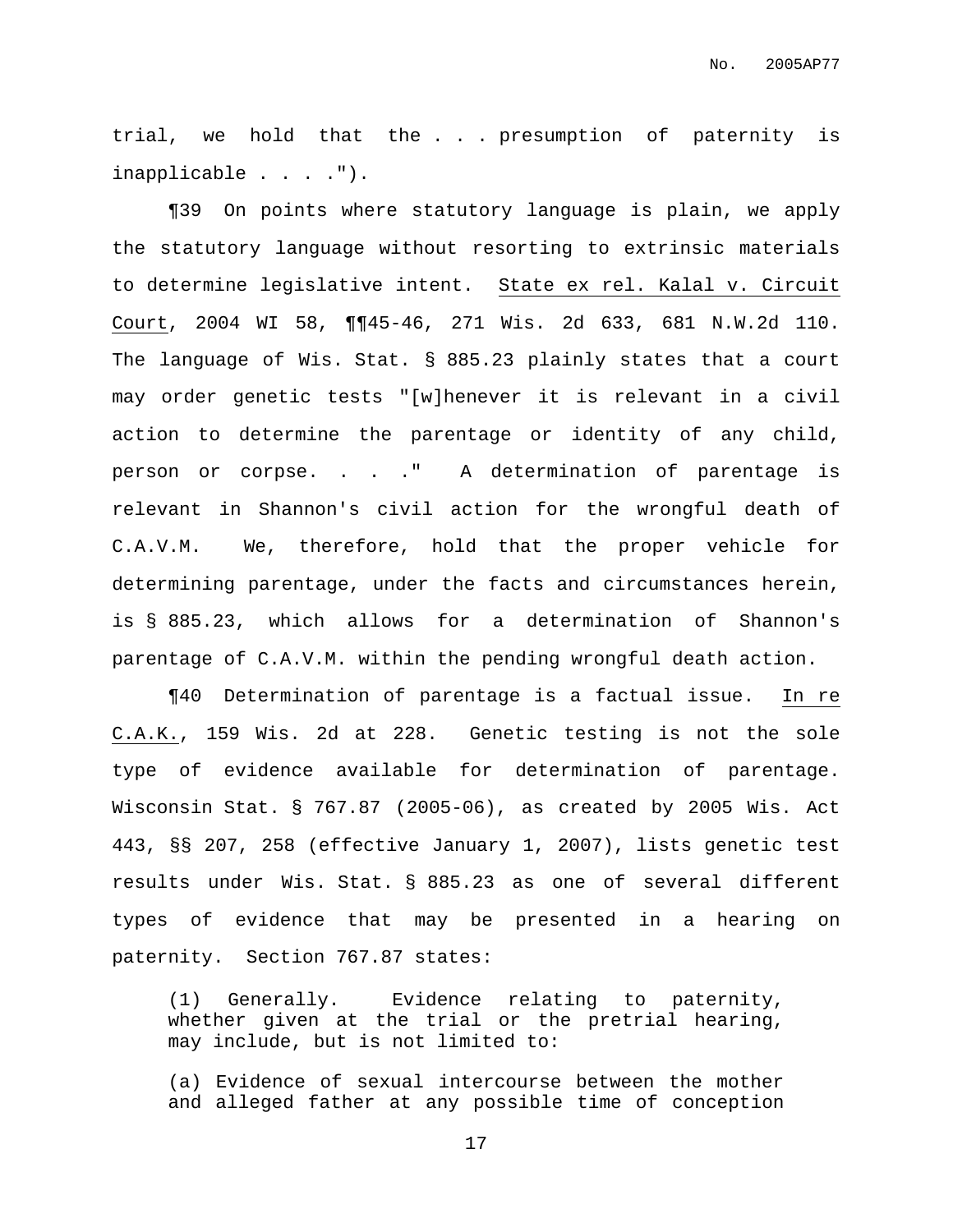or evidence of a relationship between the mother and alleged father at any time.

(b) An expert's opinion concerning the statistical probability of the alleged father's paternity based upon the duration of the mother's pregnancy.

(c) Genetic test results under s. [49.225](https://web2.westlaw.com/find/default.wl?rp=%2ffind%2fdefault.wl&vc=0&DB=1000260&DocName=WIST49%2E225&FindType=L&AP=&fn=_top&rs=WLW6.11&mt=Wisconsin&vr=2.0&sv=Full), [767.84,](https://web2.westlaw.com/find/default.wl?rp=%2ffind%2fdefault.wl&vc=0&DB=1000260&DocName=WIST767%2E84&FindType=L&AP=&fn=_top&rs=WLW6.11&mt=Wisconsin&vr=2.0&sv=Full) or [885.23.](https://web2.westlaw.com/find/default.wl?rp=%2ffind%2fdefault.wl&vc=0&DB=1000260&DocName=WIST885%2E23&FindType=L&AP=&fn=_top&rs=WLW6.11&mt=Wisconsin&vr=2.0&sv=Full)

(cm) Genetic test results under s. [48.299\(6\)\(e\)](https://web2.westlaw.com/find/default.wl?rp=%2ffind%2fdefault.wl&vc=0&DB=1000260&DocName=WIST48%2E299&FindType=L&ReferencePositionType=T&ReferencePosition=SP%3B0cf800006f924&AP=&fn=_top&rs=WLW6.11&mt=Wisconsin&vr=2.0&sv=Full) or [938.299\(6\)\(e\).](https://web2.westlaw.com/find/default.wl?rp=%2ffind%2fdefault.wl&vc=0&DB=1000260&DocName=WIST938%2E299&FindType=L&ReferencePositionType=T&ReferencePosition=SP%3B0cf800006f924&AP=&fn=_top&rs=WLW6.11&mt=Wisconsin&vr=2.0&sv=Full)

(d) The statistical probability of the alleged father's paternity based upon the genetic tests.

(e) Medical, scientific or genetic evidence relating to the alleged father's paternity of the child based on tests performed by experts.

(f) All other evidence relevant to the issue of paternity of the child, except as provided in subs. (2), (2m) and (3).

¶41 In the present case, genetic testing may not be practical or possible. A jury (or the court as finder of fact) may, therefore, need to consider other evidence in order to make a determination of parentage in accord with Wis. Stat. § 885.23. Shannon's Petition for Paternity Determination alleged several facts that appear to be relevant to determining whether he is the father of C.A.V.M. Shannon alleged that he had sexual relations with Alicia resulting in the pregnancy, that he resided with Alicia during periods of time during her pregnancy, that he assisted with Alicia's prenatal care, that Alicia has never disputed that Shannon is the father of C.A.V.M., and that C.A.V.M.'s birth announcement lists Shannon as the father. Wisconsin Stat. § 767.87 makes it clear that genetic testing under § 885.23 is only one of several types of evidence that may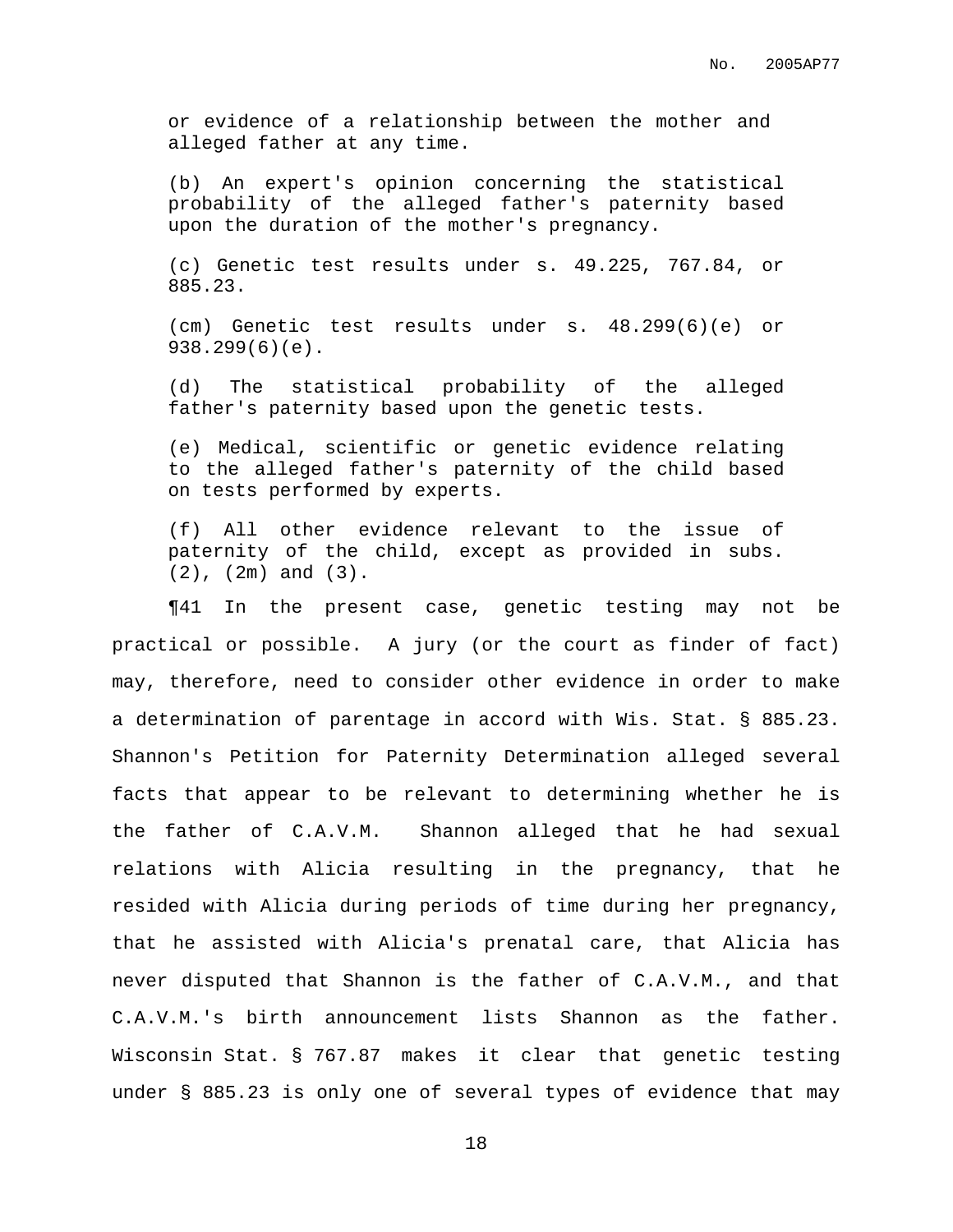be presented in a hearing on paternity. The facts alleged in Shannon's Petition for Paternity Determination, and other facts as well, may be relevant, if admissible, to a determination of parentage in this case. Section 885.23 is the proper vehicle for such a determination. The determination of parentage in relation to Shannon's wrongful death action under § 885.23 properly belongs in the Wood County Circuit Court, where the wrongful death action is pending.

#### IV

¶42 In the petition for review, we are asked to answer the question of whether Shannon, as an unmarried man alleging himself to be the father of a stillborn, may bring a paternity action under Wis. Stat. § 767.45(1) to establish paternity for purposes of bringing a claim for the wrongful death of a viable fetus that was stillborn. We answer this question in the negative. However, we hold that, under such circumstances, Shannon, who is alleging that he is the father, may bring a motion under Wis. Stat. § 885.23 to determine his parentage in the pending wrongful death action.

¶43 The decision of the court of appeals is affirmed, but on the grounds set forth herein.

By the Court.—The decision of the court of appeals is affirmed.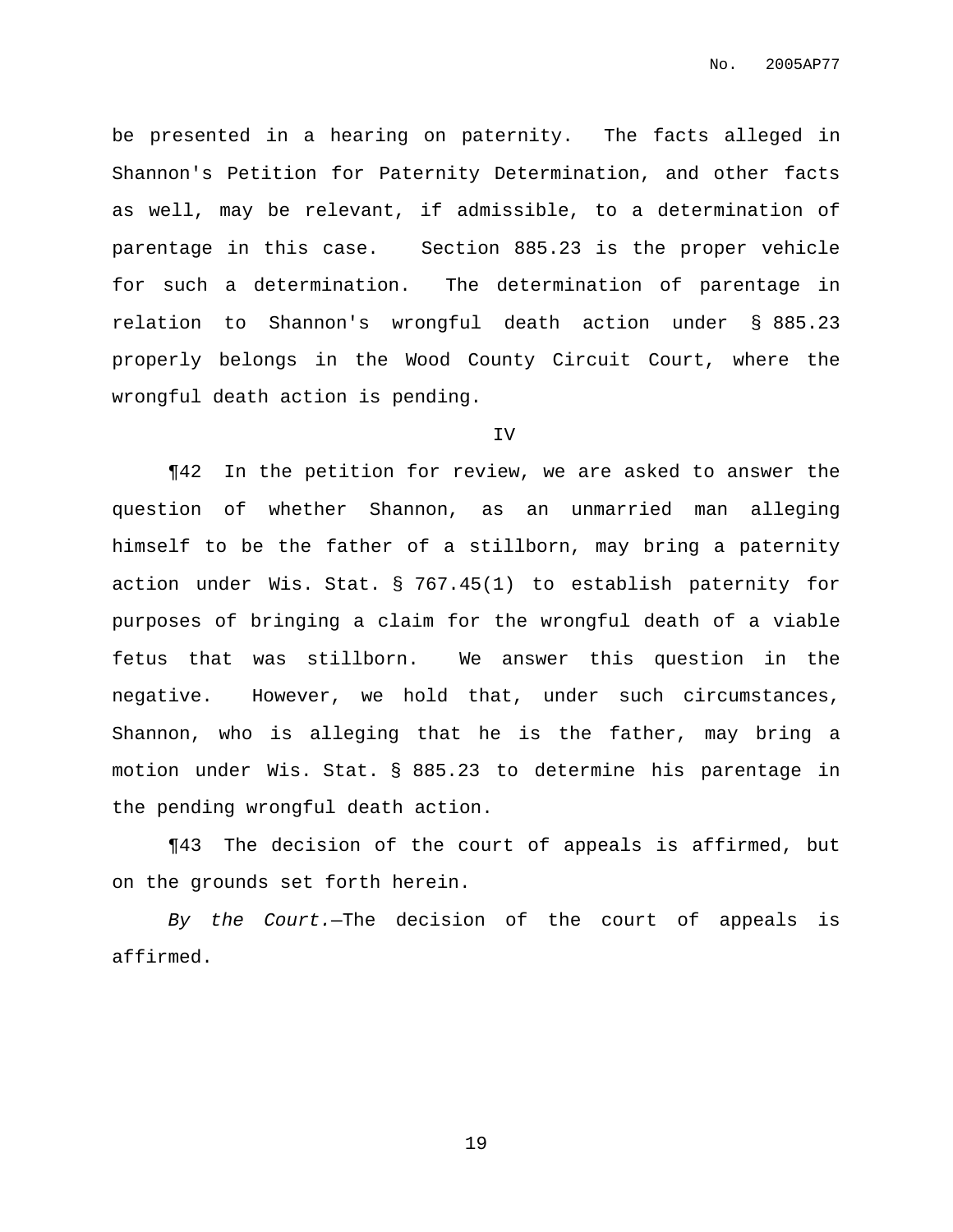¶44 DAVID T. PROSSER, J. (dissenting). Shannon E.T. seeks to establish his paternity of a stillborn child in order to bring an action for the alleged wrongful death of the child. This court permits Shannon to use Wis. Stat. § 885.23 to support his claim, but it precludes him from using Wis. Stat. § 767.45 for this purpose.

¶45 I agree with the court's decision to permit Shannon to establish paternity, but I disagree with the court's analysis and its affirmance of the court of appeals.

I

¶46 Wisconsin Stat. §§ 895.03 and 895.04 provide for wrongful death actions in Wisconsin. In 1967 this court interpreted Wis. Stat. § 331.03 (1963) (now § 895.03) to determine that a "viable unborn child, whose later stillbirth" was caused by a wrongful act, was a "person" within the meaning of the statute, so as to give rise to a wrongful death action "by the parents of the stillborn infant." Kwaterski v. State Farm Mut. Auto. Ins. Co., 34 Wis. 2d 14, 15, 148 N.W.2d 107 (1967).

¶47 In Kwaterski, the unborn child's parents were married. Id. at 15. As a result, the eligibility of the two parents to make a wrongful death claim was not at issue. But if the parents had not been married, some party might have challenged the eligibility or standing of the alleged father, and a determination of the man's paternity would have been necessary as part of the wrongful death suit.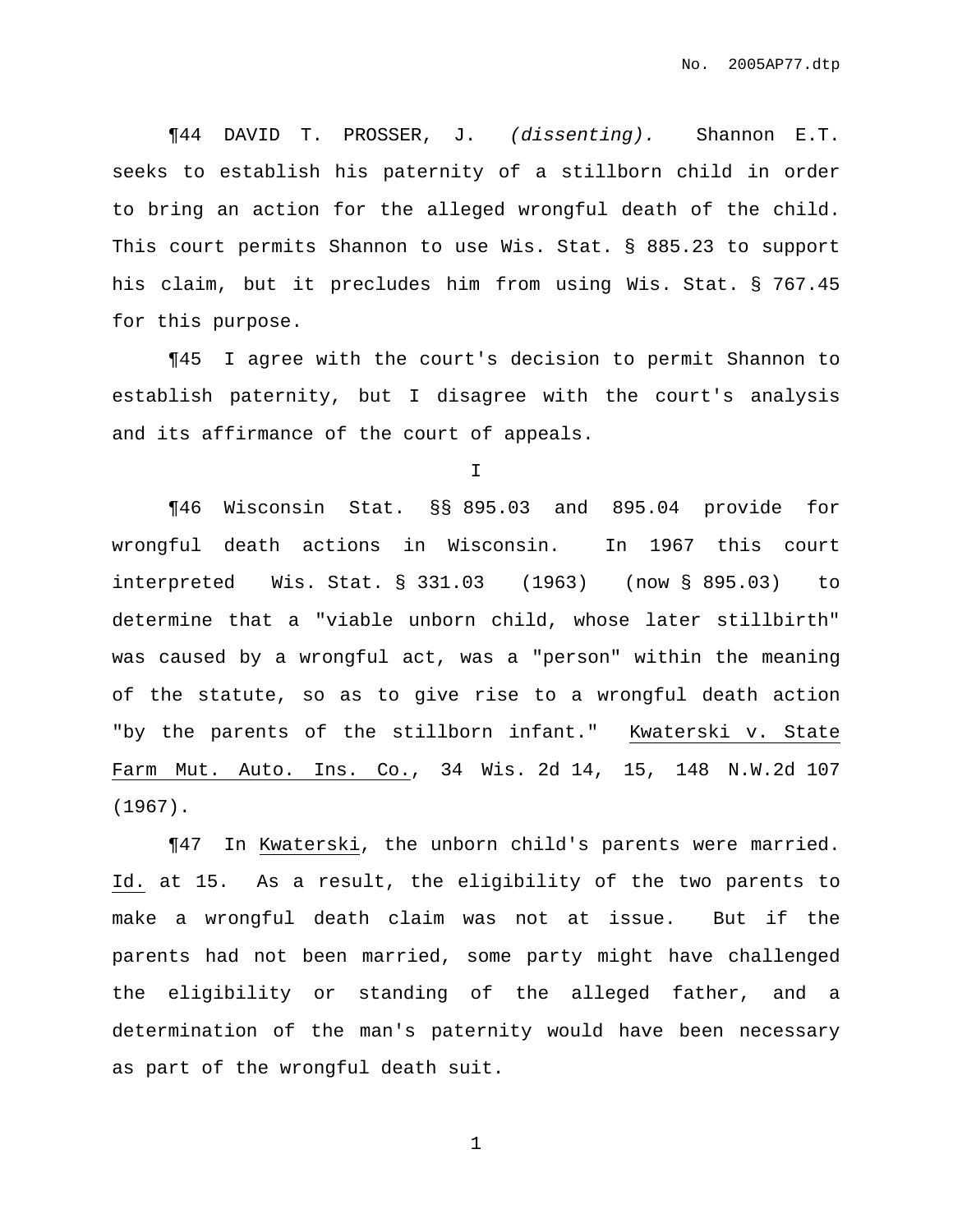¶48 In the present case, the court permits Shannon to use Wis. Stat. § 885.23 to support his claim ("[W]e hold that, under such circumstances, Shannon . . . may bring a motion under Wis. Stat. § 885.23 to determine his parentage in the pending wrongful death action.") Majority op., ¶4.

¶49 This decision is suspect. Wisconsin Stat. § 885.23 authorizes genetic tests in a civil action (like a wrongful death or probate action) to determine the parentage or identity of "any child, person or corpse," whenever such evidence is relevant. $^1$  - This statute grants a party the right to obtain a genetic test, governs admissibility of the test results, and states the consequence of a party's refusal to submit to a test. By its terms, however, § 885.23 does not help a party who is not seeking to obtain a genetic test, which is likely to be the situation here.

¶50 Nothing in § 885.23 provides an independent basis for a party to establish paternity. The section speaks of genetic tests as evidence in an already initiated civil action in which

 $<sup>1</sup>$  Wisconsin Stat. § 885.23 reads:</sup>

Genetic tests in civil actions. Whenever it is relevant in a civil action to determine the parentage or identity of any child, person or corpse, the court, by order, shall direct any party to the action and any person involved in the controversy to submit to one or more genetic tests as provided in s. 767.84. The results of the tests shall be receivable as evidence in any case where exclusion from parentage is established or where a probability of parentage is shown to exist. Whenever the court orders the genetic tests and one of the parties refuses to submit to the tests that fact shall be disclosed upon trial.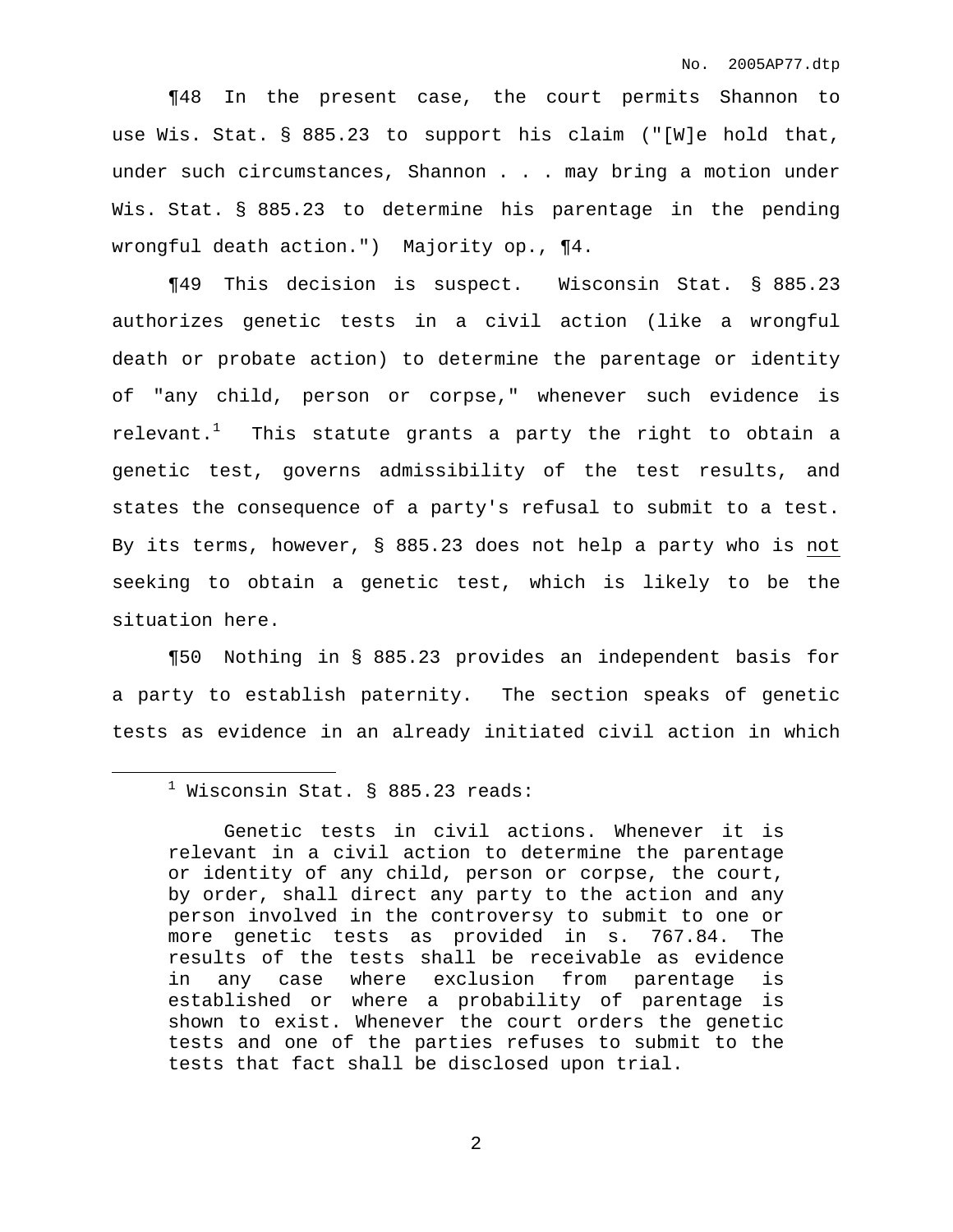parentage is an issue. It does not suggest that parentage may not be established by testimony or other evidence——in the absence of a genetic test——but the section does not itself authorize a party to initiate a proceeding to prove paternity or to present other kinds of evidence to prove paternity. In sum, the majority's reliance on § 885.23 as the statutory basis for a party to establish paternity is shaky at best.

II

¶51 If the court were determined to bar recovery by an unmarried father for the wrongful death of an unborn child, I could understand a strategy in which the court would exclude every possible means for the father to establish paternity. But that does not appear to be the goal of the majority opinion. Thus, it is hard to fathom why the court spends many pages trying to show that a man "alleging himself to be the father of the child" cannot bring a motion under § 767.45(1) "for the purpose of determining the paternity of the child." Wis. Stat. § 767.45(1) (2003-04). The language in § 767.45(1) is clearly broad enough to cover the facts of the case. $^2$ 

 $2$  Wisconsin Stat. § 767.45(1) provides in relevant part:

The following persons may bring an action or motion, including an action or motion for declaratory judgment, for the purpose of determining the paternity of a child or for the purpose of rebutting the presumption of paternity under s. 891.405 or 891.41(1):

(a) The child.

(b) The child's natural mother.

(c) Unless s. 767.62(1) applies, a man presumed to be the child's father under s. 891.405 or 891.41(1).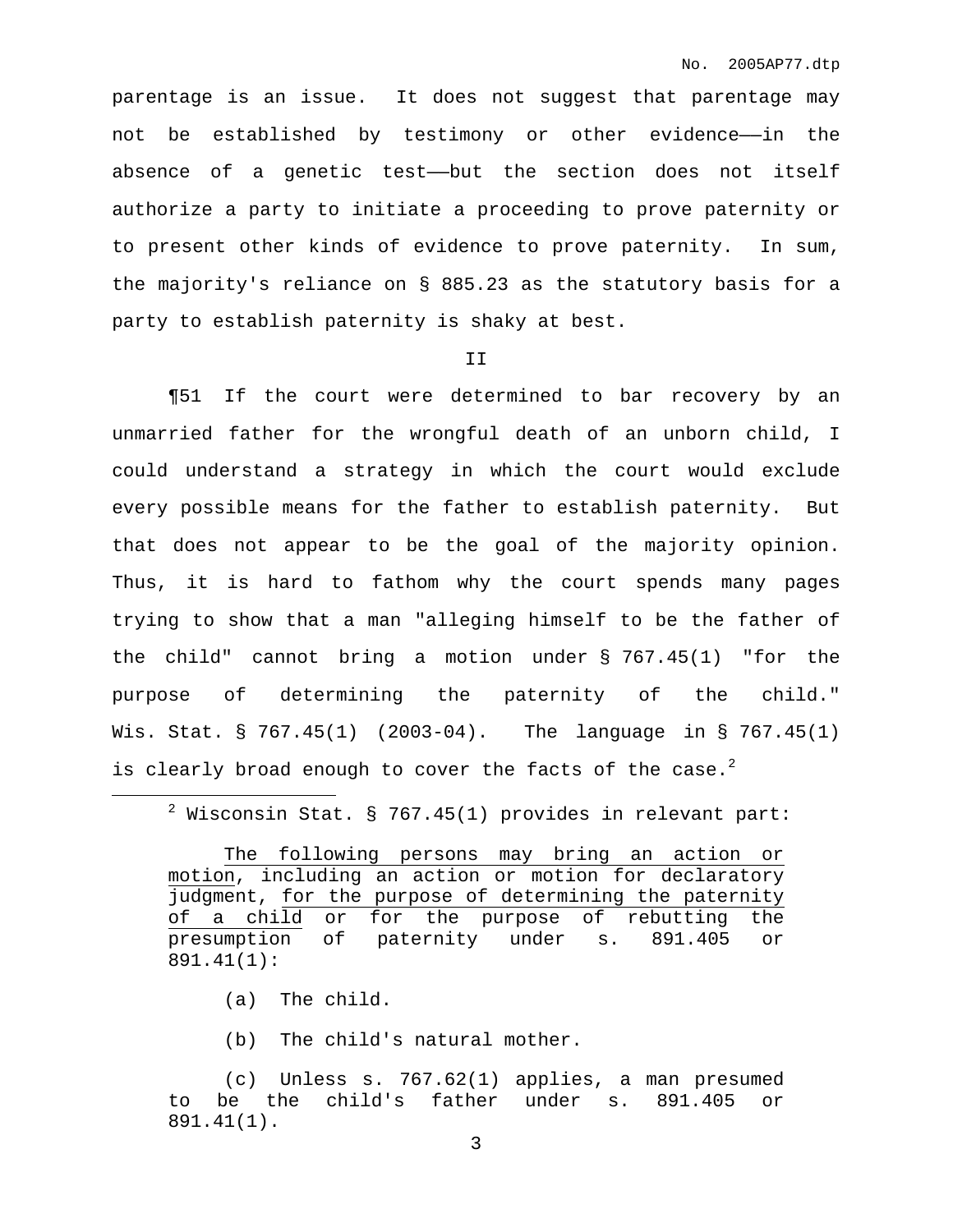¶52 In addition, § 767.45(3) provides:

If an action under this section is brought before the birth of the child, all proceedings shall be stayed until after the birth, except that service of process, service and filing of pleadings, the first appearance and the taking of depositions to preserve testimony may be done before the birth of the child.

Wis. Stat. § 767.45(3). This subsection specifically approves the filing of an action before an unborn child is born. Under other law, if the unborn child dies, the cause of action to determine paternity survives the death. See Wis. Stat. § 895.01(1)(a).

¶53 Wisconsin Stat. § 767.51(3) does, of course, state that a judgment or order determining paternity shall contain certain provisions. But there need not be a "judgment or order" of paternity in the course of another proceeding such as a wrongful death action, only a determination of fact. Cf. Max T. v. Carol O., 174 Wis. 2d 352, 497 N.W.2d 740 (Ct. App. 1993). In a jury trial, the court could instruct the jury or provide a special verdict with the question of parentage answered by the court. If a judgment or order were absolutely necessary, the world would not end if the court simply stated in the judgment or order that the provisions of § 767.51(3) are inapplicable because the child was stillborn.

III

## (d) A man alleged or alleging himself to be the father of the child. (Emphasis added.)

Wisconsin Stat. § 767.45 was converted by 2005 Wis. Act 443 to Wis. Stat. § 767.80 as part of a comprehensive revision of chapter 767, effective January 1, 2007.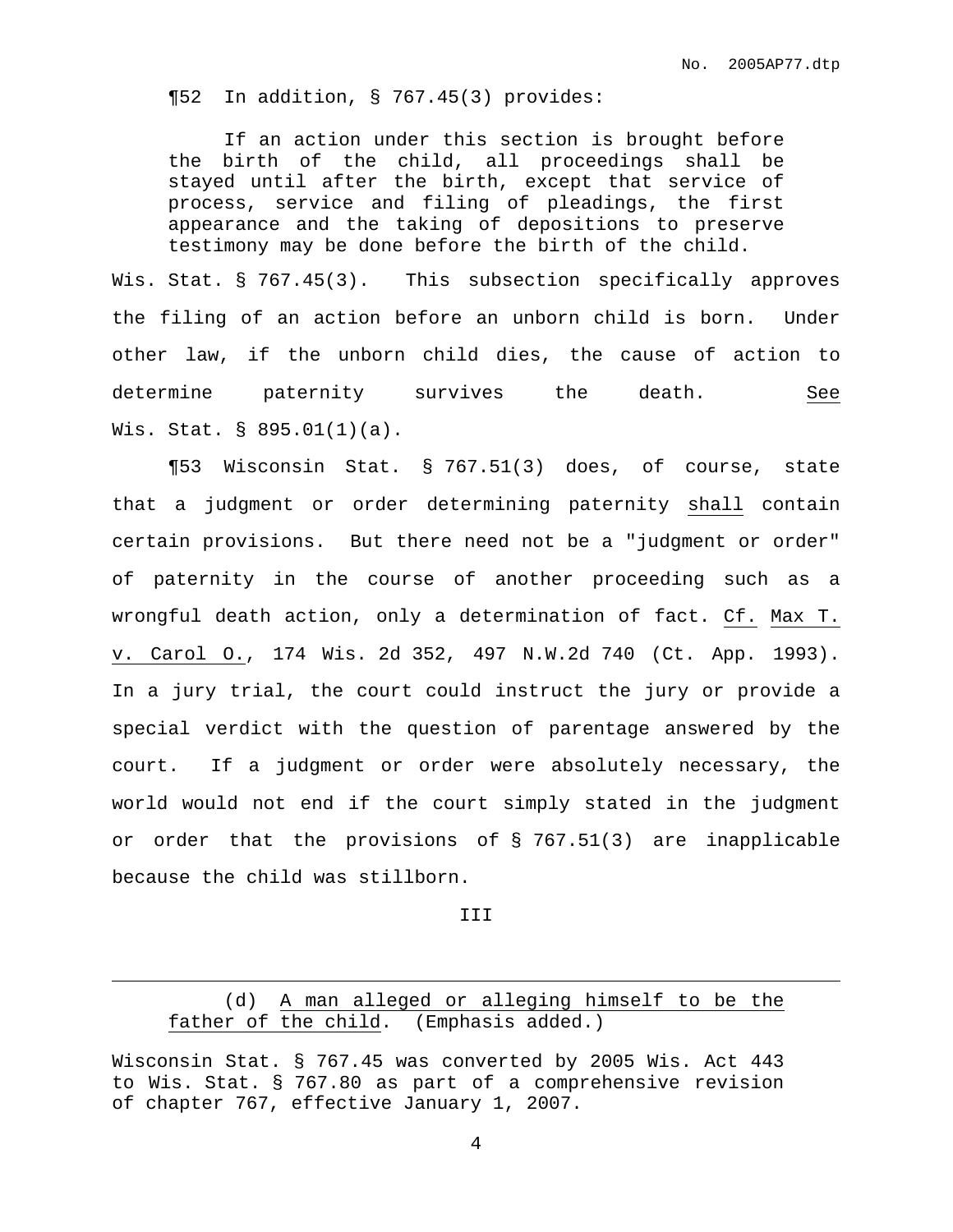¶54 Inasmuch as Shannon is given permission to establish his "parentage" of the stillborn child, it might appear frivolous to quibble over which statute he is entitled to use. But the court's decision has implications for the future.

¶55 First, this case appears to represent a retreat from the clear decision in Kwaterski. In 1967 this court said:

We recognize that up to 1949 no American jurisdiction permitted wrongful-death proceedings for a stillborn infant. In that year, the Minnesota court first permitted such a suit in Verkennes v. Corniea[, 38 N.W.2d 838 (Mn. 1949)]. Since the Verkennes opinion, ten jurisdictions have expressly permitted suits on facts precisely equivalent to the case at bar.

Kwaterski, 34 Wis. 2d at 18. $^3$   $\,$  The unanimous court went on to assert that there were at least four basic reasons to support recovery:

(1) A viable child is capable of independent existence and therefore should be recognized as a separate entity entitled to the protection of the law of torts. In Puhl [v. Milwaukee Automobile Insurance

In 1995 the West Virginia Supreme Court of Appeals determined that the term "person" used in wrongful death statutes encompasses a nonviable unborn child. Farley v. Sartin, 466 S.E.2d 522 (W.Va. 1995). The court cited one decision prior to Verkennes v. Corniea, 38 N.W.2d 838 (Mn. 1949), namely, Bonbrest v. Kotz, 65 F. Supp. 138 (D.C. Cir. 1946), and collected multiple additional cases after Kwaterski.

 $3$  The court cited State v. Sherman, 198 A.2d 71 (Md. 1964); Fowler v. Woodward, 138 S.E.2d 412 (S.C. 1964); Gorke v. Le Clerc, 181 A.2d 448 (Conn. 1962); Hale v. Manion, 368 P.2d 1 (Kan. 1962); Stidam v. Ashmore, 167 N.E.2d 106 (Ohio Ct. App. 1959); Poliquin v. MacDonald, 135 A.2d 249 (N.H. 1957); Worgan v. Greggo & Ferrara, Inc., 128 A.2d 557 (Del. 1956); Mitchell v. Cough, 285 S.W.2d 901 (Ky. 1955); Rainey v. Horn, 72 So.2d 434 (Miss. 1954); Valence v. La. Power & Light Co., 50 So.2d 847 (La. Ct. App. 1951). See Kwaterski v. State Farm Mut. Auto. Ins. Co., 34 Wis. 2d 14, 18-19, 148 N.W.2d 107 (1967).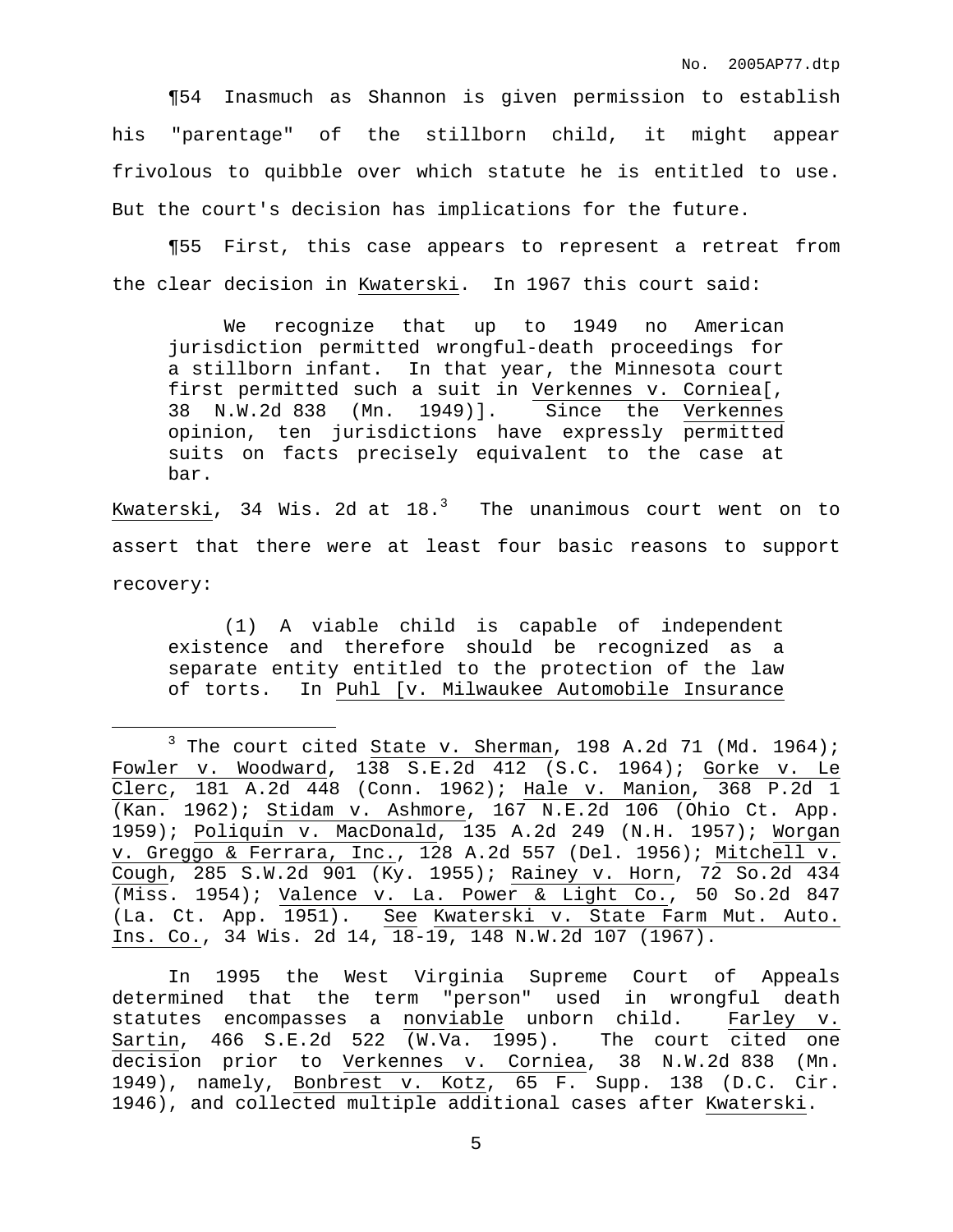No. 2005AP77.dtp Co., 8 Wis. 2d 343, 99 N.W.2d 163 (1959)] we have already recognized that an unborn child is a separate legal entity.

(2) As stated in Puhl, the law recognizes an unborn child by protecting its property rights and rights of inheritance and also protects the unborn child against the crimes of others.

(3) If no right of action is allowed, there is a wrong inflicted for which there is no remedy. Denying a right of action for negligent acts which produce a stillbirth leads to some very incongruous<br>results.... [A]n unborn child who was badly [A]n unborn child who was badly injured by the tortious acts of another, but who was born alive, could recover while an unborn child, who was more severely injured and died as the result of the tortious acts of another, could recover nothing.

(4) A family who loses a child before it is born suffers a very grievous loss for which money damages are really inadequate. It is only equitable that a family should receive some compensation from a tortfeasor whose negligence caused the loss of a child.

Kwaterski, 34 Wis. 2d at 19-20.

¶56 Six years after Kwaterski, the United States Supreme Court held that "the word 'person,' as used in the Fourteenth Amendment, does not include the unborn." Roe v. Wade, 410 U.S. 113, 158 (1973). Although this part of the Roe decision was not unexpected, the Court went on unnecessarily to criticize decisions like Kwaterski:

In a recent development, generally opposed by the commentators, some States permit the parents of a stillborn child to maintain an action for wrongful death because of prenatal injuries. Such an action, however, would appear to be one to vindicate the parents' interest and is thus consistent with the view that the fetus, at most, represents only the potentiality of life. . . . In short, the unborn have never been recognized in the law as persons in the whole sense.

Roe, 410 U.S. at 162.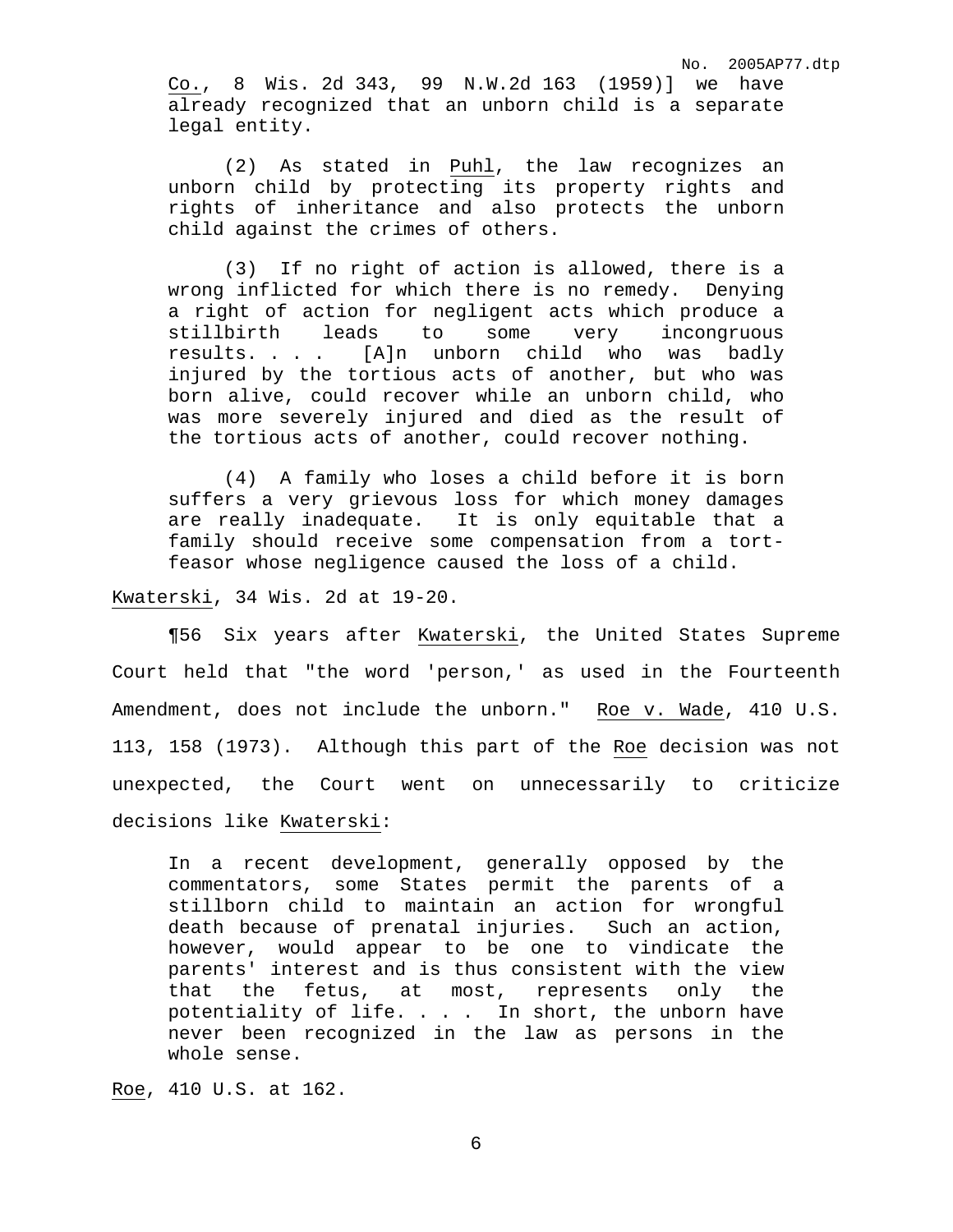¶57 Ten years ago in State ex rel. Angela M.W. v. Kruzicki, 209 Wis. 2d 112, 561 N.W.2d 729 (1997), this court concluded that the legislature did not intend to include a fetus within the Children's Code definition of "child," and thus a circuit court lacked jurisdiction to confine a pregnant, drugconsuming mother so that the court could protect the fetus. Id. at 137-38.

¶58 In the present case, the circuit court cited Angela M.W. as one reason for denying Shannon the right to proceed under Wis. Stat. § 767.45. The court of appeals discussed both § 767.45 and Wis. Stat. § 885.23 and denied Shannon the right to proceed under § 767.45 and avoided making a clear determination under § 885.23.

¶59 What is obvious is that our courts are reluctant to interpret the word "child" in Wis. Stat. § 767.45(1) to include a "stillborn infant." See Kwaterski, 34 Wis. 2d at 15. This timidity is not justified and comes very close to repudiating Kwaterski, which has been part of Wisconsin law for four decades.

¶60 Second, in relying entirely on Wis. Stat. § 885.23 as the statute under which to proceed, the court is needlessly confusing litigants. Once again, this statute by its terms does not provide a separate vehicle for establishing paternity.

¶61 Wisconsin Stat. § 767.45(1) was created by § 25, Chapter 352, Laws of 1979, which took effect July 1, 1981. Section 767.45(1) substantially increased the number of persons authorized to establish paternity and should, therefore, be viewed as codifying broad authority to effect this objective.